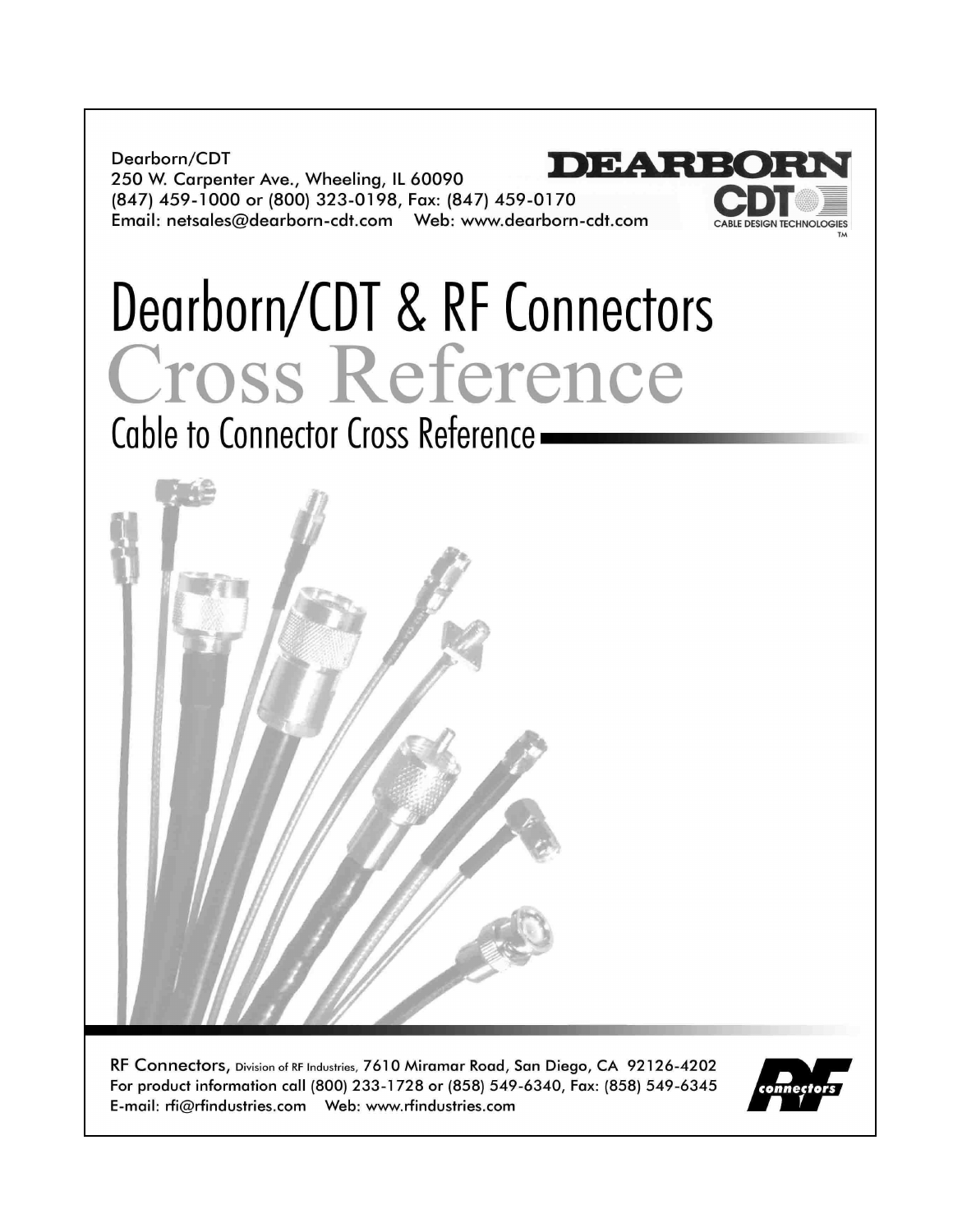# **HOW TO USE THIS MANUAL**

This manual is organized first by DEARBORN/CDT Cable groups and then by the types of RFI connectors available for each group. The connector lists are divided into subgroups by interface type.

Each connector listing contains the RFI part number, the description and the materials used for each connector. The materials listings consist of the body, shell, pin/contact, and dielectric.

The Cable Number Locator below is supplied for easy cross-referencing by cable part number to page number.

#### *Example:*

*You need to know if RFI has an N Male Clamp Solder Plug for DEARBORN/CDT 6059F.* 

*Refer to the table below for DEARBORN/CDT 6059F. Go to page 9. Under the heading for DEARBORN/CDT 6059B, 6059F, 6062A, D4211, D4223, D4237, D4265, D4267, D4276, D4280; you will find RFN-1904-1N and RFN-1904-1S.* 

From the description and the materials information you are able to determine if one of these connectors works for your application. The legend on page two explains the material codes used in this manual.

**Part numbers with an (\*) are special order only.** If you have special requirements, please contact RF Industries' sales department for assistance.

| Cable # | Page # | Cable # | Page # | Cable # | Page # | Cable #           | Page # | Cable #       | Page #         |
|---------|--------|---------|--------|---------|--------|-------------------|--------|---------------|----------------|
|         |        |         |        |         |        |                   |        |               |                |
| 6008    | 11     | 6195A   | 14     | D4207   | 14     | D4280             | 9      | FF141/50XE    | 15             |
| 6008F   | 11     | 6196A   | 2      | D4208   | 13     | D5540             | 10     | FF141/50XV    | 15             |
| 6058C   | 6      | 6213    | 11     | D4209   | 6      | D <sub>5541</sub> | 10     | FF250/50      | 15             |
| 6058F   | 6      | 6214    | 11     | D4210   | 6      | D5542             | 13     | M17/060-RG142 | 8              |
| 6059B   | 9      | 6316    | 3      | D4211   | 9      | D44204F           | 13     | M17/093-RG178 | $\overline{2}$ |
| 6059F   | 9      | 6316DS  | 4      | D4213   | 6      | D44208F           | 13     | M17/094-RG179 | 13             |
| 6062A   | 9      | 6393    | 12     | D4214   | 3      | D44212F           | 11     | M17/095-RG180 | 14             |
| 6075SM  | 14     | 6400    | 6      | D4219   | 6      | D44276F           | 11     | M17/113-RG316 | 3              |
| 6142B   | 8      | D734    | 15     | D4223   | 9      | FF047/50          | 14     | M17/128-RG400 | 8              |
| 6174    | 3      | D734D   | 15     | D4237   | 9      | FF086/50          | 14     | M17/158-00001 | 8              |
| 6178B   | 2      | D734T   | 15     | D4262   | 13     | FF086/50XE        | 14     | M17/172-00001 | 3              |
| 6179B   | 3      | D735A   | 12     | D4263   | 14     | FF086/50XV        | 14     | M17/175-00001 | 8              |
| 6179B   | 13     | D4182   | 13     | D4265   | 9      | FF086/75          | 16     | M17-169-00001 | $\overline{2}$ |
| 6180B   | 14     | D4201   | 11     | D4267   | 9      | FF086/75XE        | 16     |               |                |
| 6187A   | 13     | D4202   | 14     | D4276   | 9      | FF086/75XV        | 16     |               |                |
| 6188A   | 3      | D4206   | 12     | D4279   | 13     | FF141/50          | 15     |               |                |

## **Cable Number Locator**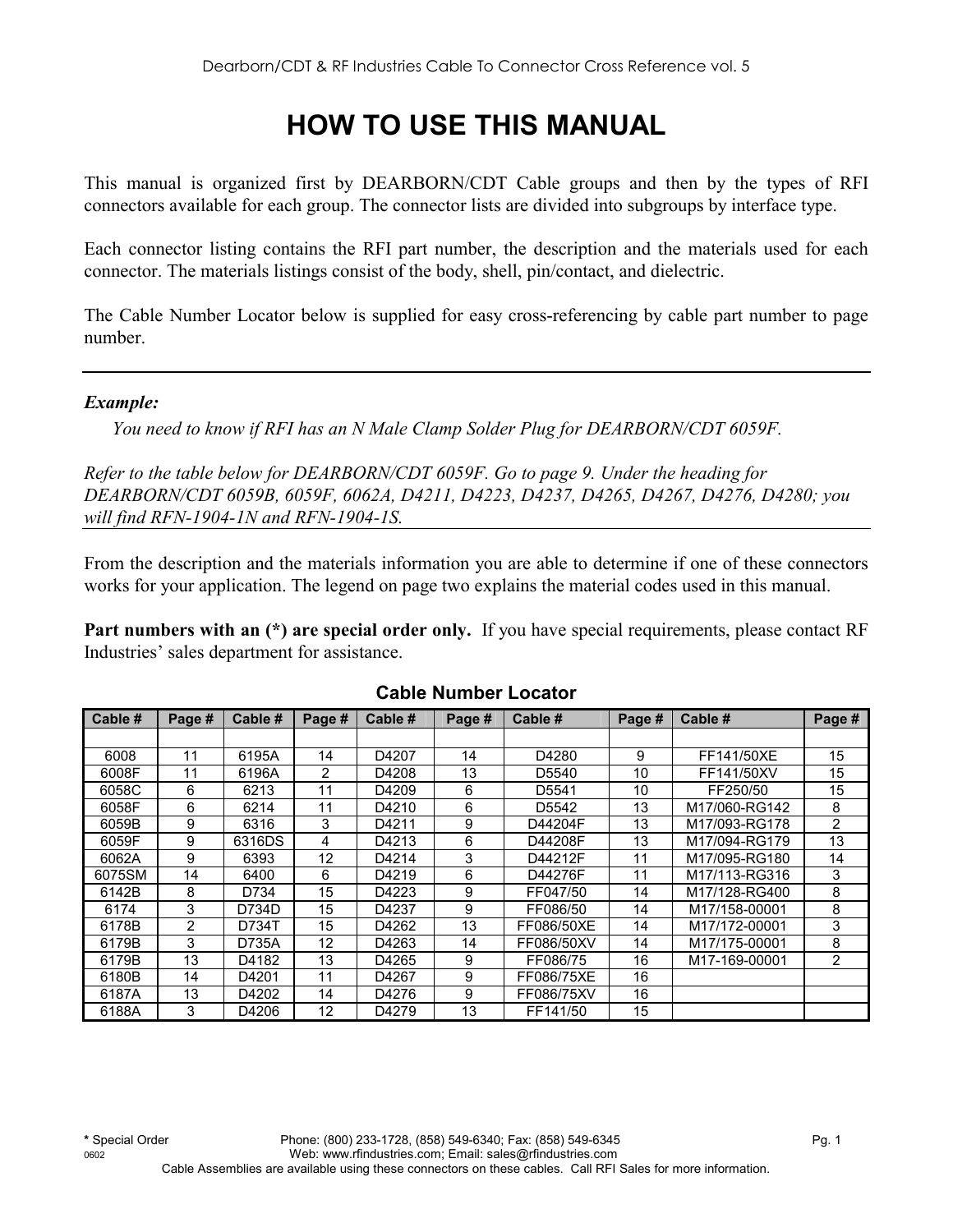*The information found in this guide was compiled using specifications that were current at the time of compilation. Please note that manufacturer's specifications are subject to change without notice. We therefore suggest that after using this guide to make your initial connector selections, you should obtain the latest product specifications from this cable manufacturer and RF Industries.* 

# **DEARBORN/CDT & RF INDUSTRIES CABLE TO CONNECTOR CROSS REFERENCE**

|                             |                             | Legend             |                                    |
|-----------------------------|-----------------------------|--------------------|------------------------------------|
| <b>BODY PLATING</b>         | <b>SHELL PLATING</b>        | <b>PIN/CONTACT</b> | <b>DIELECTRIC</b>                  |
| C - Chrome                  | C - Black Chrome            | $G -$ Gold         | <b>B</b> - Bakelite, Dap, Phenolic |
| $G - Gold$                  | $G - Gold$                  | $N -$ Nickel       | D - Delrin, Polypropylene          |
| $N -$ Nickel                | N - Nickel                  | $S - Silver$       | T-PTFF                             |
| $S - Silver$                | S - Silver                  |                    |                                    |
| <b>SS</b> - Stainless Steel | <b>SS</b> - Stainless Steel |                    |                                    |

## **Dearborn/CDT 6178B, 6196A, M17/093-RG178, M17-169-00001**

| <b>PART NUMBER</b>      | <b>DESCRIPTION</b>                                           | <b>BODY</b>  | <b>SHELL</b> | P/C         | <b>DIE</b>              |  |
|-------------------------|--------------------------------------------------------------|--------------|--------------|-------------|-------------------------|--|
|                         | <b>BNC</b>                                                   |              |              |             |                         |  |
| RFB-1110-1A*            | <b>BNC Male Right Angle Crimp Plug</b>                       | $\mathsf{N}$ | N            | G           | T                       |  |
| <b>RFB-1117-A</b>       | <b>BNC Female Crimp Bulkhead Jack</b>                        | N            | ---          | G           | T                       |  |
|                         | MМ                                                           |              |              |             |                         |  |
| <b>RFM-2100</b>         | MM Male Crimp Plug                                           | $\mathbf S$  | ---          | $\mathbf S$ | $\mathsf T$             |  |
|                         | <b>TNC</b>                                                   |              |              |             |                         |  |
| RFT-1218-A*             | TNC Male Right Angle Crimp Plug                              | $\mathsf{N}$ | N            | G           | T                       |  |
|                         | <b>MC Card</b>                                               |              |              |             |                         |  |
| RMC-6010-A*             | MC Card Right Angle Crimp Plug                               | N            | ---          | G           | Т                       |  |
|                         | <b>MCX</b>                                                   |              |              |             |                         |  |
| <b>RMX-8000-A*</b>      | <b>MCX Male Crimp Plug</b>                                   | $\mathsf{N}$ | ---          | G           | T                       |  |
| <b>RMX-8010-A*</b>      | MCX Male Right Angle Crimp Plug                              | N            | ---          | G           | T                       |  |
| RMX-8010-1A*            | MCX Male Right Angle Crimp Plug                              | G            | ---          | G           | T                       |  |
|                         | <b>MMCX</b>                                                  |              |              |             |                         |  |
| <b>RMX-9000-1A</b>      | <b>MMCX Crimp Plug</b>                                       | G            | ---          | G           | T                       |  |
| RMX-9010-A*             | <b>MMCX Right Angle Crimp Plug</b>                           | N            | ---          | G           | $\overline{\mathsf{T}}$ |  |
| RMX-9010-1A             | <b>MMCX Right Angle Crimp Plug</b>                           | G            | ---          | G           | T                       |  |
| <b>Reverse Polarity</b> |                                                              |              |              |             |                         |  |
| RP-1212-A*              | TNC Reverse Polarity Bulkhead Crimp Jack (Male Contact)      | N            | ---          | G           | T                       |  |
| RSA-3252-A-4            | SMA Reverse Polarity Bulkhead Crimp Jack (Male Contact)      | N            | ---          | G           | $\overline{\mathsf{T}}$ |  |
| RSA-3252-A-05*          | SMA Reverse Polarity Bulkhead Crimp Jack (Male Contact)      | SS           | ---          | G           | T                       |  |
| RSA-3260-A-04*          | SMA Reverse Polarity 2-Hole Flange Crimp Jack (Male Contact) | $\mathsf{N}$ | ---          | G           | $\overline{\mathsf{T}}$ |  |
| RSA-3260-A-05*          | SMA Reverse Polarity 2-Hole Flange Crimp Jack (Male Contact) | SS           | ---          | G           | $\overline{\mathsf{T}}$ |  |
|                         | <b>SMA</b>                                                   |              |              |             |                         |  |
| <b>RSA-3000-A</b>       | SMA Male Crimp Plug                                          | $\mathsf{N}$ | N            | G           | $\mathsf T$             |  |
| RSA-3010-A*             | SMA Male Right Angle Crimp Plug                              | N            | N            | G           | $\mathsf T$             |  |
| <b>RSA-3252-A</b>       | SMA Female Rear Mount Bulkhead Jack                          | N            | ---          | G           | T                       |  |
|                         | <b>SMB</b>                                                   |              |              |             |                         |  |
| <b>RSB-4000-A*</b>      | SMB Male Crimp Plug                                          | $\mathsf{N}$ | ---          | G           | T                       |  |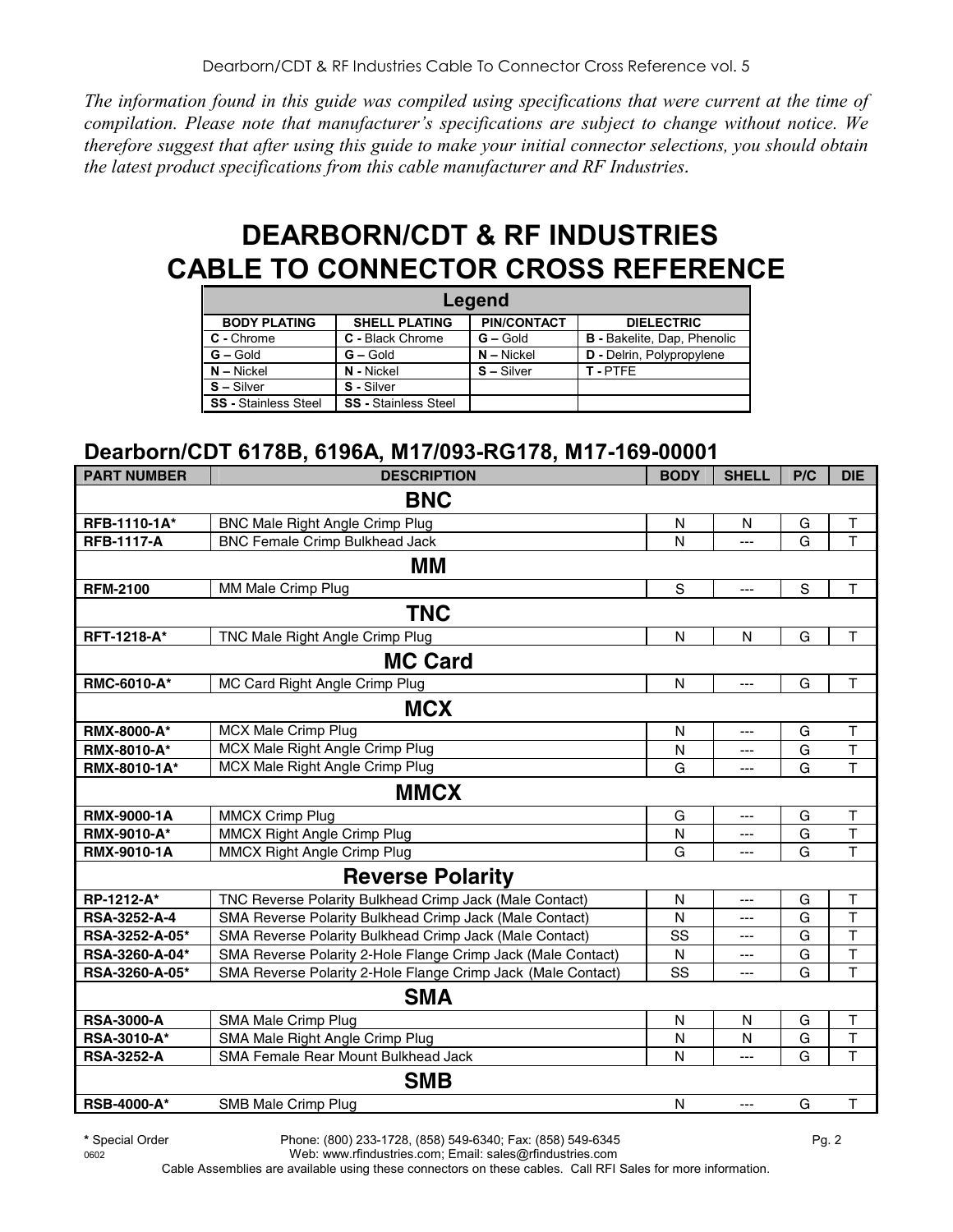| <b>PART NUMBER</b> | <b>DESCRIPTION</b>            | <b>BODY</b> | <b>SHELL</b> | P/C | <b>DIE</b> |
|--------------------|-------------------------------|-------------|--------------|-----|------------|
|                    | <b>Reverse Thread</b>         |             |              |     |            |
| <b>RT-3000-A*</b>  | SMA Reverse Thread Crimp Plug | Ν           | N            |     |            |

## **Dearborn/CDT 6174, 6316, 6179B, 6188A, D4214, M17/113-RG316, M17/172- 00001**

| <b>PART NUMBER</b>        | <b>DESCRIPTION</b>                                         | <b>BODY</b>             | <b>SHELL</b> | P/C          | <b>DIE</b>              |  |  |
|---------------------------|------------------------------------------------------------|-------------------------|--------------|--------------|-------------------------|--|--|
|                           | 1.0/2.3                                                    |                         |              |              |                         |  |  |
| RF123-7000-B              | 1.0/2.3 Series Male Snap-On Crimp Plug                     | $\mathsf{N}$            | ---          | G            | $\mathsf T$             |  |  |
| RF123-7001-B              | 1.0/2.3 Series Male Slide-On Crimp Plug                    | N                       | ---          | G            | T                       |  |  |
| RF123-7002-B              | 1.0/2.3 Series Male Screw-On Crimp Plug                    | $\mathsf{N}$            | ---          | G            | $\mathsf{T}$            |  |  |
| RF123-7050-1B             | 1.0/2.3 Series Female Slide-On Crimp Jack                  | G                       | ---          | ${\bf G}$    | $\overline{\mathsf{T}}$ |  |  |
| RF123-7052-1B             | 1.0/2.3 Series Female Crimp Bulkhead Jack                  | G                       | ---          | G            | T                       |  |  |
|                           | <b>BNC</b>                                                 |                         |              |              |                         |  |  |
| <b>RFB-1100-B</b>         | <b>BNC Male Clamp Solder Plug</b>                          | N                       | N            | G            | $\mathsf T$             |  |  |
| RFB-1106-5                | <b>BNC Male Crimp Plug (Large Ferrule)</b>                 | $\mathsf{N}$            | N            | G            | T                       |  |  |
| RFB-1106-6                | <b>BNC Male Crimp Plug (Small Ferrule)</b>                 | $\mathsf{N}$            | N            | G            | T                       |  |  |
| <b>RFB-1110-B</b>         | BNC Male R/A Crimp Plug                                    | $\mathsf{N}$            | N            | G            | T                       |  |  |
| RFB-1116-B-03             | <b>BNC Female Crimp Front-Mount Bulkhead Jack</b>          | $\overline{\mathsf{N}}$ | ---          | G            | $\overline{\mathsf{T}}$ |  |  |
| <b>RFB-1117-BT</b>        | BNC Female Crimp Rear-Mount Bulkhead, Panel Thickness .200 | ${\sf N}$               | ---          | G            | $\mathsf T$             |  |  |
| RFB-1117-BT-03            | BNC Female Crimp Rear-Mount Bulkhead, Panel Thickness .140 | N                       | ---          | G            | $\overline{\mathsf{T}}$ |  |  |
| <b>RFB-1123-B</b>         | <b>BNC Female Crimp Socket Jack</b>                        | N                       | ---          | G            | $\overline{\mathsf{T}}$ |  |  |
| <b>FME</b>                |                                                            |                         |              |              |                         |  |  |
| <b>RFE-6000-B</b>         | FME Male Crimp Plug                                        | N                       | N            | G            | T                       |  |  |
|                           | МM                                                         |                         |              |              |                         |  |  |
| RFM-2100-1                | MM Male Crimp Plug                                         | S                       | ---          | $\mathsf{s}$ | T                       |  |  |
|                           | N                                                          |                         |              |              |                         |  |  |
| RFN-1005-B-03             | N Male Crimp Plug                                          | ${\sf N}$               | N            | G            | $\top$                  |  |  |
| RFN-1009-B-03*            | N Male Right Angle Crimp Plug, Square Body                 | $\mathsf{N}$            | N            | G            | T                       |  |  |
| RFN-1022-18               | N Female Crimp Bulkhead Rear-Mount Jack                    | ${\sf N}$               | ---          | G            | T                       |  |  |
| RFN-1022-8                | N Female Crimp Bulkhead Rear-Mount Jack w/ O-Ring          | ${\sf N}$               | ---          | G            | $\overline{\mathsf{T}}$ |  |  |
| <b>RFN-1027-B</b>         | N Female Crimp Jack                                        | S                       | ---          | G            | T                       |  |  |
| <b>Modified Shell TNC</b> |                                                            |                         |              |              |                         |  |  |
| <b>RFS-2002</b>           | Modified TNC Male Clamp Plug w/ Extended Threads           | $\mathsf{N}$            | $--$         | G            | D                       |  |  |
|                           | <b>TNC</b>                                                 |                         |              |              |                         |  |  |
| RFT-1201-1B*              | <b>TNC Male Clamp Plug</b>                                 | ${\sf N}$               | N            | G            | $\top$                  |  |  |
| RFT-1202-3                | <b>TNC Male Crimp Plug</b>                                 | $\mathsf{N}$            | N            | G            | D                       |  |  |
| <b>RFT-1212-B</b>         | TNC Female Crimp Rear-Mount Bulkhead                       | $\mathsf{N}$            | ---          | G            | D                       |  |  |
|                           | <b>Mini-UHF</b>                                            |                         |              |              |                         |  |  |
| <b>RFU-600-3</b>          | Mini-UHF Male Crimp Plug                                   | N                       | N            | G            | Т                       |  |  |
| RFU-600-10B*              | Mini-UHF Male Right Angle Crimp Plug                       | N                       | N            | G            | T                       |  |  |
| RFU-601-3                 | Mini-UHF Female Crimp Jack                                 | ${\sf N}$               | ---          | G            | Т                       |  |  |
| RFU-617-01                | Mini-UHF Female Crimp Rear-Mount Bulkhead with Hardware    | N                       | ---          | G            | D                       |  |  |
| <b>RFU-617-B</b>          | Mini-UHF Female Crimp Rear-Mount Bulkhead                  | N                       | ---          | G            | D                       |  |  |
|                           | <b>MC Card</b>                                             |                         |              |              |                         |  |  |
| RMC-6000-B*               | MC Card Straight Crimp Plug                                | ${\sf N}$               | ---          | G            | Т                       |  |  |
| <b>RMC-6010-B</b>         | MC Card Right Angle Crimp Plug                             | N                       | ---          | G            | T                       |  |  |
|                           |                                                            |                         |              |              |                         |  |  |
|                           | <b>MCX</b>                                                 |                         |              |              |                         |  |  |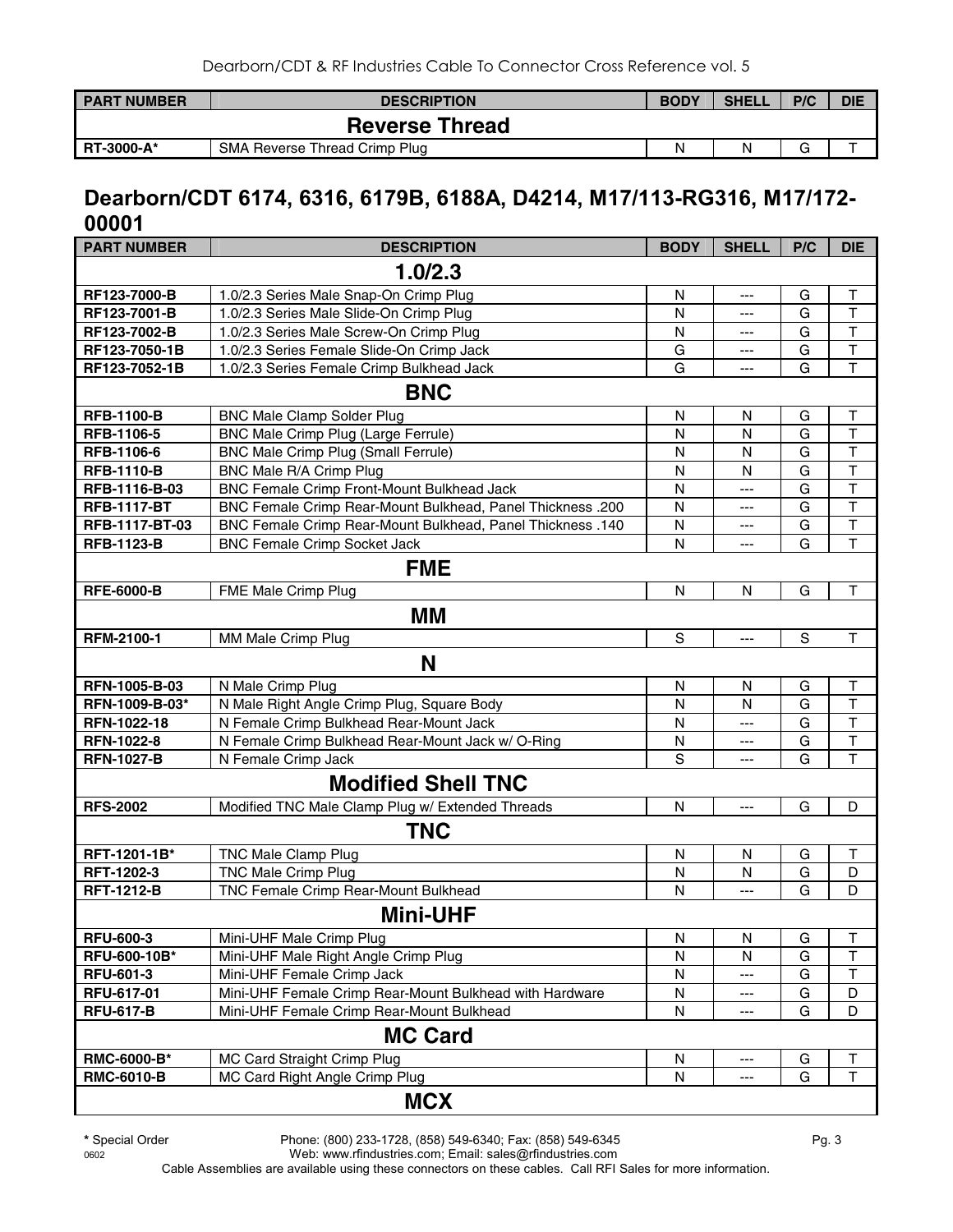| <b>RMX-8000-B</b>                      | <b>MCX Male Crimp Plug</b>                                    | N              |                   | G              | T                                       |
|----------------------------------------|---------------------------------------------------------------|----------------|-------------------|----------------|-----------------------------------------|
|                                        |                                                               |                |                   |                |                                         |
| <b>PART NUMBER</b>                     | <b>DESCRIPTION</b>                                            | <b>BODY</b>    | <b>SHELL</b>      | P/C            | <b>DIE</b>                              |
| RMX-8000-1B                            | <b>MCX Male Crimp Plug</b>                                    | G              | $---$             | G              | T                                       |
| <b>RMX-8010-B</b>                      | MCX Male Right Angle Crimp Plug                               | N              | $---$             | G              | $\sf T$                                 |
| RMX-8010-1B                            | MCX Male Right Angle Crimp Plug                               | G              | ---               | G              | T                                       |
|                                        | <b>MMCX</b>                                                   |                |                   |                |                                         |
| <b>RMX-9000-1B</b>                     | <b>MMCX Male Crimp Plug</b>                                   | G              | $\overline{a}$    | G              | Τ                                       |
| <b>RMX-9010-1B</b>                     | MMCX Male Right Angle Crimp Plug                              | G              | ---               | G              | $\sf T$                                 |
| <b>RMX-9050-1B</b>                     | MMCX Female Crimp Jack                                        | G              | ---               | G              | $\mathsf{T}$                            |
|                                        | <b>Reverse Polarity</b>                                       |                |                   |                |                                         |
| <b>RP-1117-BT</b>                      | BNC Reverse Polarity Crimp Bulkhead Jack (Male Contact)       | N              | N                 | G              | T                                       |
| RP-1202-1B                             | TNC Reverse Polarity Crimp Plug (Female Contact)              | N              | N                 | G              | Т                                       |
| <b>RP-1212-B</b>                       | TNC Reverse Polarity Rear-Mount Crimp B/H Jack (Male Contact) | ${\sf N}$      | N                 | G              | T                                       |
| <b>RP-1216-B</b>                       | TNC Reverse Polarity Crimp Jack (Male Contact)                | N              | ---               | G              | T                                       |
| <b>RP-3000-B</b>                       | SMA Reverse Polarity Crimp Plug (Female Contact)              | N              | N                 | G              | $\top$                                  |
| RP-3000-1B                             | SMA Reverse Polarity Crimp Plug (Female Contact)              | G              | G                 | $\overline{G}$ | $\mathsf{T}$                            |
| RP-3010-1B                             | SMA Reverse Polarity Right Angle Crimp Plug (Female Contact)  | G              | G                 | G              | $\mathsf{T}$                            |
| RP-3050-1B                             | SMA Reverse Polarity Female Crimp Jack (Male Contact)         | G              | G                 | G              | $\top$                                  |
| RP-3252-1B                             | SMA Reverse Polarity Crimp Bulkhead Jack (Male Contact)       | G              | G                 | G              | $\overline{\mathsf{T}}$                 |
| <b>RP-4252-B</b>                       | SMB Reverse Polarity Crimp Bulkhead Jack (Female Contact)     | N              | ---               | G              | T                                       |
|                                        | <b>SMA</b>                                                    |                |                   |                |                                         |
| <b>RSA-3000-1B</b>                     | SMA Male Crimp Plug                                           | G              | G                 | G              | $\mathsf T$                             |
| <b>RSA-3000-B</b>                      | SMA Male Crimp Plug                                           | $\mathsf{N}$   | ${\sf N}$         | $\overline{G}$ | $\overline{\mathsf{T}}$                 |
| <b>RSA-3000-B-SS</b>                   | SMA Male Crimp Plug                                           | SS             | SS                | G              | $\overline{\mathsf{T}}$                 |
| RSA-3000-1B-03                         | SMA Male Crimp Plug                                           | G              | SS                | G              | $\overline{\mathsf{T}}$                 |
| RSA-3000-7-B*                          | SMA Male Crimp Plug                                           | SS             | SS                | G              | $\overline{\mathsf{T}}$                 |
| <b>RSA-3010-1B</b>                     | SMA Male Right Angle Crimp Plug                               | G              | G                 | G              | $\overline{\mathsf{T}}$                 |
| RSA-3010-1B-04                         | SMA Male Right Angle Crimp Plug                               | G              | SS                | G              | $\overline{\mathsf{T}}$                 |
| <b>RSA-3010-B</b>                      | SMA Male Right Angle Crimp Plug                               | $\mathsf{N}$   | $\mathsf{N}$      | G              | $\overline{\mathsf{T}}$                 |
| <b>RSA-3010-B-SS</b>                   | SMA Male Right Angle Crimp Plug                               | SS             | SS                | G              | $\overline{\mathsf{T}}$                 |
| <b>RSA-3050-1B</b>                     | SMA Female Crimp Jack                                         | G              | G                 | G              | $\mathsf{T}$<br>$\overline{\mathsf{T}}$ |
| <b>RSA-3050-B</b>                      | SMA Female Crimp Jack                                         | ${\sf N}$      | N                 | G              | $\overline{\mathsf{T}}$                 |
| <b>RSA-3100-B</b><br><b>RSA-3110-B</b> | SMA Male Clamp Solder Plug<br>SMA Male Right Angle Clamp Plug | N<br>${\sf N}$ | N<br>N            | G<br>G         | T                                       |
| <b>RSA-3252-B</b>                      | SMA Female Bulkhead, W/O Gasket                               | N              | N                 | G              | Т                                       |
| RSA-3252-B-03                          | SMA Female Bulkhead, W/ Gasket                                | N              | N                 | G              | $\mathsf{T}$                            |
|                                        | <b>SMB</b>                                                    |                |                   |                |                                         |
| <b>RSB-4000-B</b>                      | <b>SMB Crimp Plug</b>                                         | N              | ---               | G              | т                                       |
| RSB-4000-B-03                          | SMB Crimp Plug (See Catalog)                                  | ${\sf N}$      | ---               | G              | $\mathsf T$                             |
| <b>RSB-4000-1B</b>                     | <b>SMB Crimp Plug</b>                                         | G              | ---               | G              | $\mathsf T$                             |
| <b>RSB-4010-B</b>                      | SMB Right Angle Crimp Plug                                    | N              | ---               | G              | T                                       |
| <b>RSB-4010-1B</b>                     | SMB Right Angle Crimp Plug                                    | G              | $\qquad \qquad -$ | G              | т                                       |
| <b>RSB-4050-B</b>                      | SMB Crimp Jack                                                | N              | $---$             | G              | T                                       |
| <b>RSB-4050-1B</b>                     | SMB Crimp Jack                                                | G              | $---$             | G              | T                                       |
| <b>RSB-4055-1B</b>                     | SMB Right Angle Crimp Jack                                    | G              | $---$             | G              | т                                       |
| <b>RSB-4100-B</b>                      | SMB Clamp Plug                                                | N              | $---$             | G              | Τ                                       |
| <b>RSB-4252-B</b>                      | SMB Jack, Crimp Bulkhead, Rear-Mount, W/ D-Flat               | N              | ---               | G              | T                                       |
|                                        | <b>Reverse Thread</b>                                         |                |                   |                |                                         |
| RT-3252-1B-04                          | SMA Reverse Thread Female Crimp                               | N              | $---$             | G              | Τ                                       |
|                                        |                                                               |                |                   |                |                                         |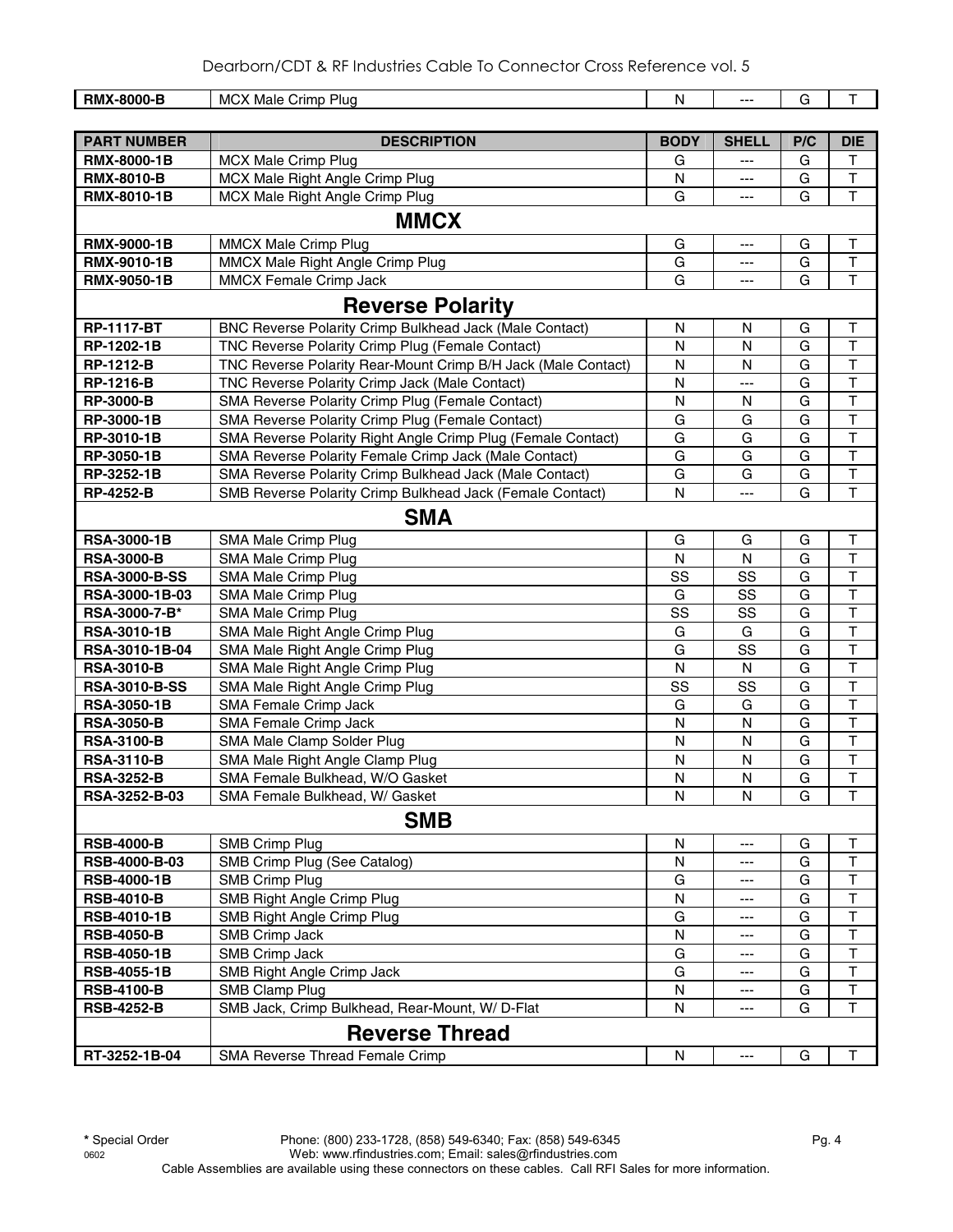## **Dearborn/CDT 6316DS**

| <b>PART NUMBER</b> | <b>DESCRIPTION</b>                                           | <b>BODY</b>  | <b>SHELL</b> | P/C | <b>DIE</b>              |
|--------------------|--------------------------------------------------------------|--------------|--------------|-----|-------------------------|
|                    | 1.0/2.3                                                      |              |              |     |                         |
| RF123-7000-B       | 1.0/2.3 Series Male Snap-On Crimp Plug                       | N            | N            | G   | Τ                       |
| RF123-7001-B       | 1.0/2.3 Series Male Slide-On Crimp Plug                      | N            | N            | G   | $\overline{\mathsf{T}}$ |
| <b>PART NUMBER</b> | <b>DESCRIPTION</b>                                           | <b>BODY</b>  | <b>SHELL</b> | P/C | <b>DIE</b>              |
| RF123-7002-B       | 1.0/2.3 Series Male Screw-On Crimp Plug                      | N            | N            | G   | Τ                       |
| RF123-7050-1B      | 1.0/2.3 Series Female Slide-On Crimp Jack                    | G            | ---          | G   | $\mathsf T$             |
| RF123-7052-1B      | 1.0/2.3 Series Female Bulkhead Crimp Jack                    | G            | ---          | G   | $\overline{\mathsf{T}}$ |
|                    | <b>BNC</b>                                                   |              |              |     |                         |
| RFB-1106-5B1       | BNC Male Crimp Plug (Large Ferrule)                          | N            | N            | G   | T                       |
| RFB-1117-B1-T      | BNC Female Crimp Rear-Mount Bulkhead, .200 Panel Thickness   | N            | ---          | G   | $\overline{\mathsf{T}}$ |
| RFB-1123-B1        | <b>BNC Female Crimp Socket Jack</b>                          | N            |              | G   | $\overline{\mathsf{T}}$ |
|                    | N                                                            |              |              |     |                         |
| RFN-1005-B1-03     | N Male Crimp                                                 | N            | N            | G   | т                       |
| RFN-1009-B1-03     | N Male Right Angle Crimp Square Body                         |              |              |     |                         |
| RFN-1022-8-B1      | N Female Chassis Connector; Bulkhead Rear Mount Crimp        | N            |              | G   | $\sf T$                 |
| <b>RFN-1027-B1</b> | N Female Crimp                                               | S            | ---          | G   | T                       |
|                    | <b>TNC</b>                                                   |              |              |     |                         |
| RFT-1201-B1        | <b>TNC Male Clamp Plug</b>                                   | N            | N            | G   | т                       |
| RFT-1202-3B1       | <b>TNC Male Crimp Plug</b>                                   | N            | $\mathsf{N}$ | G   | D                       |
| RFT-1212-B1        | TNC Female Crimp Bulkhead Jack                               | N            | ---          | G   | D                       |
|                    |                                                              |              |              |     |                         |
|                    | <b>Mini-UHF</b>                                              |              |              |     |                         |
| RFU-600-3B1        | Mini-UHF Male Crimp Plug                                     | N            | N            | G   | т                       |
| <b>RFU-601-B1</b>  | Mini-UHF Female Crimp Jack                                   | N            | ---          | G   | $\overline{\mathsf{T}}$ |
| <b>RFU-617-B1</b>  | Mini-UHF Female Crimp Bulkhead Jack                          | N            | ---          | G   | T                       |
|                    | <b>MCX</b>                                                   |              |              |     |                         |
| <b>RMX-8000-B</b>  | <b>MCX Male Crimp Plug</b>                                   | N            | ---          | G   | T                       |
| <b>RMX-8000-1B</b> | <b>MCX Male Crimp Plug</b>                                   | G            |              | G   | $\overline{1}$          |
|                    | <b>MCX</b>                                                   |              |              |     |                         |
| <b>RMX-8010-B</b>  | MCX Male Right Angle Crimp Plug                              | N            | ---          | G   | T                       |
| RMX-8010-1B        | MCX Male Right Angle Crimp Plug                              | G            | ---          | G   | $\overline{\mathsf{T}}$ |
|                    | <b>MMCX</b>                                                  |              |              |     |                         |
| <b>RMX-9000-1B</b> | MMCX Male Straight Crimp Plug                                | G            | ---          | G   | $\sf T$                 |
| RMX-9010-1B        | MMCX Male Right Angle Crimp Plug                             | G            |              | G   | $\mathsf T$             |
| <b>RMX-9050-1B</b> | MMCX Female Crimp Jack                                       | G            |              | G   | T                       |
|                    | <b>Reverse Polarity</b>                                      |              |              |     |                         |
| RP-1202-1B1        | TNC Reverse Polarity Crimp Plug (Female Contact)             | $\mathsf{N}$ | N            | G   | $\sf T$                 |
| RP-1212-B1         | TNC Reverse Polarity Bulkhead Crimp Jack (Male Contact)      | N            |              | G   | $\mathsf T$             |
| RP-3000-B1         | SMA Reverse Polarity Crimp Plug (Female Contact)             | N            | ---          | G   | $\sf T$                 |
| RP-3252-1B1        | SMA Reverse Polarity Bulkhead Crimp Jack (Male Contact)      | G            |              | G   | $\overline{\mathsf{T}}$ |
|                    | <b>SMA</b>                                                   |              |              |     |                         |
| RSA-3000-1B1       | SMA Male Crimp Plug                                          | G            | G            | G   | Τ                       |
| <b>RSA-3000-B1</b> | SMA Male Crimp Plug                                          | N            | N            | G   | $\sf T$                 |
| RSA-3010-1B1       | SMA Male Right Angle Crimp Plug                              | G            | G            | G   | $\mathsf T$             |
| <b>RSA-3010-B1</b> | SMA Male Right Angle Crimp Plug                              | N            | N            | G   | $\top$                  |
| RSA-3050-1B1       | SMA Female Crimp Jack                                        | G            | ---          | G   | $\top$                  |
| <b>RSA-3050-B1</b> | SMA Female Crimp Jack                                        | N            | ---          | G   | $\mathsf T$             |
| <b>RSA-3100-B</b>  | SMA Clamp Solder Plug, for RG-174/U & RG-316/U Double Shield | N            | N            | G   | T                       |
| <b>RSA-3110-B</b>  | SMA R/A Crimp Plug, for RG-174/U & RG-316/U Double Shield    | N            | N            | G   | $\top$                  |

**\*** Special Order Phone: (800) 233-1728, (858) 549-6340; Fax: (858) 549-6345 Pg. 5 0602 Web: www.rfindustries.com; Email: sales@rfindustries.com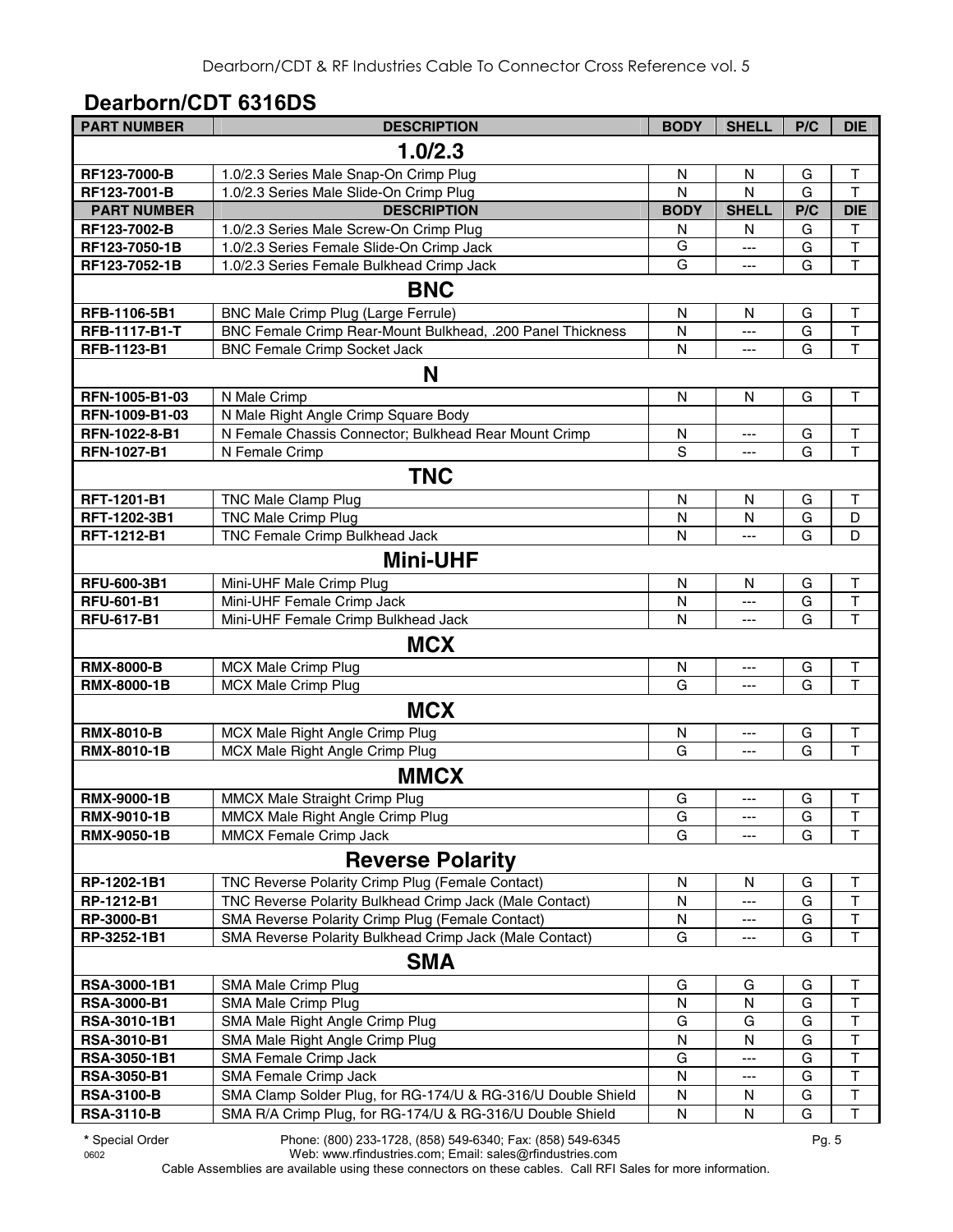| RSA-3252-1B1        | SMA Female Rear-Mount Bulkhead, W/O Gasket                 | G           | $---$        | G   |            |
|---------------------|------------------------------------------------------------|-------------|--------------|-----|------------|
| <b>RSA-3252-B1</b>  | SMA Female Rear-Mount Bulkhead, W/O Gasket                 | N           | ---          | G   |            |
|                     | <b>SMB</b>                                                 |             |              |     |            |
| <b>RSB-4000-1B1</b> | <b>SMB Plug</b>                                            | G           | $---$        | G   |            |
| <b>RSB-4000-B1</b>  | <b>SMB Plug</b>                                            | N           | ---          | G   |            |
| <b>RSB-4010-1B1</b> | SMB R/A Plug                                               | G           | ---          | G   |            |
| <b>RSB-4010-B1</b>  | SMB R/A Plug                                               | N           | ---          | G   |            |
| <b>PART NUMBER</b>  | <b>DESCRIPTION</b>                                         | <b>BODY</b> | <b>SHELL</b> | P/C | <b>DIE</b> |
| <b>RSB-4050-1B1</b> | SMB Crimp Jack                                             | G           | ---          | G   |            |
| <b>RSB-4050-B1</b>  | SMB Crimp Jack                                             | N           | $---$        | G   |            |
| <b>RSB-4252-B1</b>  | SMB Jack, Crimp Bulkhead, Rear Mount, W/D-Flat             | N           | $---$        | G   |            |
|                     | <b>Reverse Thread</b>                                      |             |              |     |            |
| RT-3252-1B1-04      | SMA Reverse Thread Female, Crimp Bulkhead, Rear Mount Jack | N           | ---          | G   |            |

## **Dearborn/CDT 6058C, 6058F, 6400, D4209, D4210, D4213, D4219**

| <b>PART NUMBER</b>  | <b>DESCRIPTION</b>                                                                | <b>BODY</b>    | <b>SHELL</b>   | P/C            | <b>DIE</b>              |  |
|---------------------|-----------------------------------------------------------------------------------|----------------|----------------|----------------|-------------------------|--|
|                     | <b>BNC</b>                                                                        |                |                |                |                         |  |
| RFB-1100-2          | BNC Male Clamp Solder Plug (Captive Pin); UG-88D/U                                | N              | N              | G              | D                       |  |
| <b>RFB-1100-2ST</b> | BNC Clamp Solder Plug(Captive Pin); UG-88/U, C/U, D/U, E/U                        | S              | $\overline{s}$ | G              | $\mathsf{T}$            |  |
| <b>RFB-1102-T</b>   | <b>BNC Male Solderless Plug</b>                                                   | N              | N              | S              | $\mathsf T$             |  |
| <b>RFB-1104</b>     | <b>BNC Male Twist-on Plug</b>                                                     | N              | $\mathsf{N}$   | S              | D                       |  |
| RFB-1106-2          | BNC Male Crimp Plug; UG-1785/U                                                    | N              | N              | G              | D                       |  |
| <b>RFB-1106-2ST</b> | BNC Male Crimp Plug; UG-1785/U                                                    | $\mathbf S$    | S              | G              | $\mathsf T$             |  |
| RFB-1106-2T         | BNC Male Crimp Plug; UG-1785/U                                                    | $\overline{N}$ | N              | $\overline{G}$ | $\overline{\mathsf{T}}$ |  |
| RFB-1106-9          | BNC Male Q/D Univ. Crimp Plug; for BNC, TNC, & N Female                           | N              | N              | G              | D                       |  |
| RFB-1106-C-03       | BNC Male Crimp with BeCu Contact                                                  | N              | N              | G              | D                       |  |
| RFB-1110-C-04       | <b>BNC Male Right Angle Clamp Plug</b>                                            | $\mathbf S$    | S              | G              | $\top$                  |  |
| <b>RFB-1110-S</b>   | BNC Male Right Angle Solder Plug; UG-913/U, A/U                                   | S              | $\mathsf S$    | $\mathbf S$    | $\overline{\mathsf{T}}$ |  |
| RFB-1110-1          | <b>BNC Male Right Angle Crimp Plug</b>                                            | N              | N              | G              | $\overline{\mathsf{T}}$ |  |
| RFB-1110-C-04       | <b>BNC Male Right Angle Clamp Plug</b>                                            | ${\mathsf S}$  | S              | G              | $\mathsf T$             |  |
| <b>RFB-1117</b>     | <b>BNC Female Crimp Bulkhead Jack</b>                                             | $\mathsf{N}$   | $\overline{a}$ | G              | D                       |  |
| <b>RFB-1121</b>     | <b>BNC Female Twist-on Jack</b>                                                   | N              | ---            | S              | D                       |  |
| RFB-1123-1          | <b>BNC Female Crimp Jack</b>                                                      | N              | $\overline{a}$ | G              | $\overline{\mathsf{T}}$ |  |
| <b>RFB-1160</b>     | BNC Wall Plate Flush Mount Crimp Jack                                             | $\mathsf{N}$   | ---            | G              | D                       |  |
| <b>RFB-1161</b>     | BNC Wall Plate Flush Mount Twist on Jack                                          | $\overline{N}$ | $\overline{a}$ | G              | $\overline{D}$          |  |
| <b>7/16 Din</b>     |                                                                                   |                |                |                |                         |  |
| RFD-1600-2-C        | 7/16 Din Male Clamp Plug Combo Straight or Right Angle                            | $\mathsf S$    | $\mathbf S$    | $\mathsf S$    | $\top$                  |  |
| RFD-1605-2-C        | 7/16 Din Male Crimp Plug Combo Straight or Right Angle                            | S              | S              | S              | $\overline{\mathsf{T}}$ |  |
| RFD-1625-2-C        | 7/16 Din Female Clamp Jack Combo Straight or Right Angle                          | $\mathbf S$    | $---$          | S              | $\overline{\mathsf{T}}$ |  |
| RFD-1630-2-C        | 7/16 Din Female Crimp Jack Combo Straight or Right Angle                          | $\overline{s}$ | $\overline{a}$ | $\overline{s}$ | $\overline{\mathsf{T}}$ |  |
| RFD-1641-2-C*       | 7/16 Din Female 4-Hole Flange Clamp Panel Mount, Combo<br>Straight or Right Angle | $\overline{s}$ | ---            | S              | $\overline{\mathsf{T}}$ |  |
| RFD-1642-2-C*       | 7/16 Din Female 4-Hole Flange Crimp Panel Mount, Combo<br>Straight or Right Angle | $\mathbf S$    | $---$          | $\mathbf S$    | $\top$                  |  |
|                     | <b>FME</b>                                                                        |                |                |                |                         |  |
| <b>RFE-6000-C</b>   | FME Male Crimp                                                                    | $\mathsf{N}$   | $---$          | G              | $\top$                  |  |
| RFE-6000-6C*        | FME Male Crimp, Black                                                             | $\mathsf{C}$   | $\overline{a}$ | G              | $\overline{\mathsf{T}}$ |  |
| <b>RFE-6050-C</b>   | <b>FME Female Crimp</b>                                                           | N              | ---            | G              | $\top$                  |  |
| RFE-6050-6C*        | FME Female Crimp, Black                                                           | $\mathsf{C}$   | $---$          | G              | $\overline{\mathsf{T}}$ |  |
|                     | N                                                                                 |                |                |                |                         |  |
| <b>RFN-1000-N</b>   | N Male Solder Clamp Plug; UG-536 B/U                                              | $\mathsf{N}$   | N              | G              | T                       |  |
| <b>RFN-1000-1S</b>  | N Male Solder Clamp Plug; UG-536 A/U                                              | $\overline{s}$ | s              | $\overline{G}$ | $\overline{\mathsf{T}}$ |  |
|                     |                                                                                   |                |                |                |                         |  |

**<sup>\*</sup>** Special Order Phone: (800) 233-1728, (858) 549-6340; Fax: (858) 549-6345 Pg. 6 Web: www.rfindustries.com; Email: sales@rfindustries.com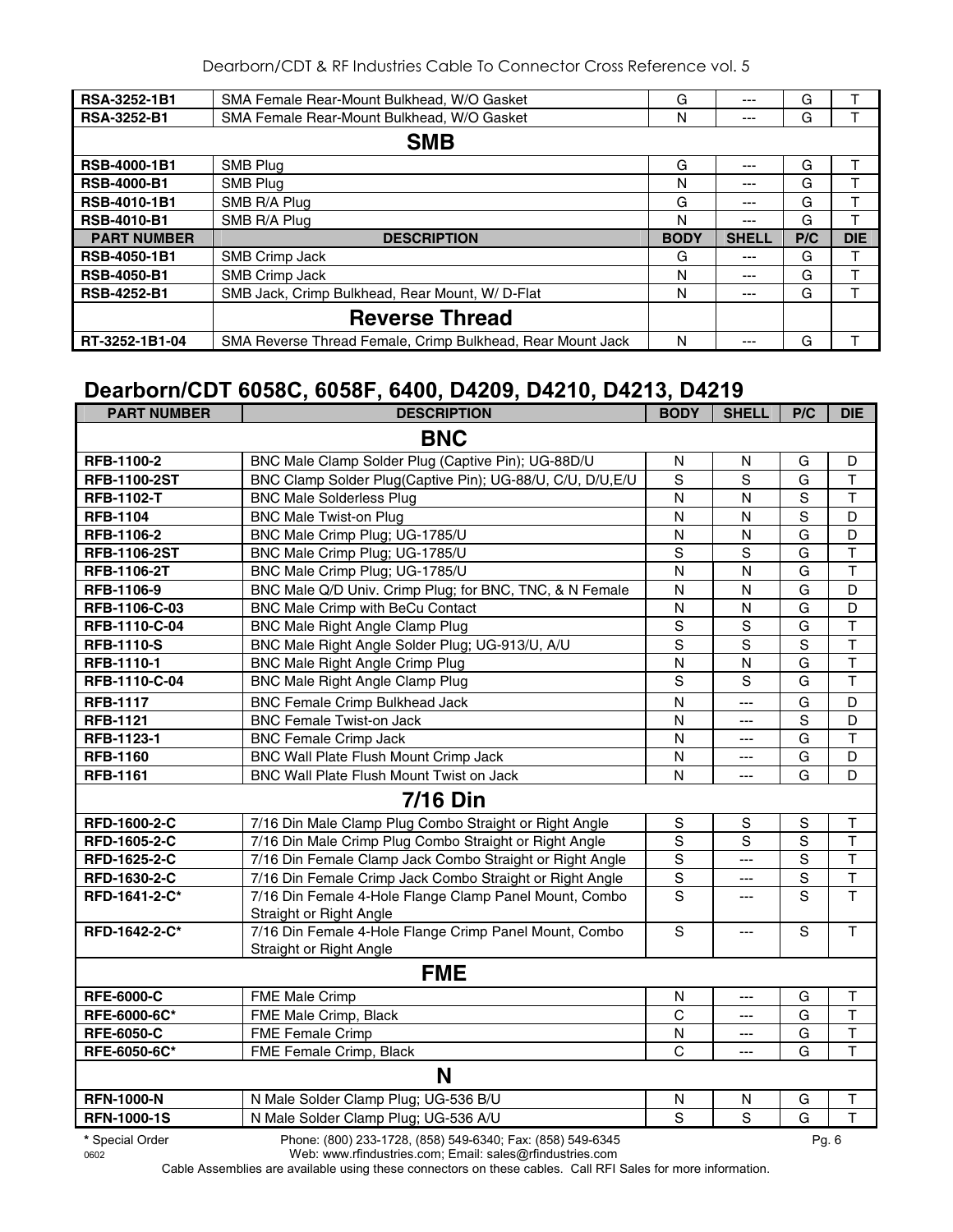| <b>RFN-1001-S</b>   | N Male Solder Plug                                              | ${\mathsf S}$           | S            | G            | $\top$                  |  |  |  |
|---------------------|-----------------------------------------------------------------|-------------------------|--------------|--------------|-------------------------|--|--|--|
| <b>RFN-1005-2N</b>  | N Male Crimp Plug                                               | N                       | N            | G            | $\top$                  |  |  |  |
| <b>RFN-1005-3C</b>  | N Male Crimp Plug                                               | $\overline{s}$          | $\mathbf S$  | G            | $\overline{\mathsf{T}}$ |  |  |  |
| <b>RFN-1005-5</b>   | N Male Crimp Plug (Quick Disconnect)                            | ${\mathsf S}$           | $\mathbb S$  | G            | $\sf T$                 |  |  |  |
| <b>RFN-1009-C</b>   | N Male Right Angle Crimp Plug                                   | $\overline{s}$          | $\mathbf S$  | G            | $\overline{\mathsf{T}}$ |  |  |  |
| RFN-1009-C-03       | N Male Right Angle Crimp Plug, Square Body                      | $\overline{\mathbf{s}}$ | S            | G            | $\overline{\mathsf{T}}$ |  |  |  |
| RFN-1021-6          | N Female Chassis, 4-Hole Flange, Solder Clamp                   | $\overline{s}$          | ---          | G            | $\overline{\mathsf{T}}$ |  |  |  |
| <b>RFN-1022-8-C</b> | N Female Crimp Blkhd, Rear Mount w/ O-Ring, for RG-58/U         | N                       | ---          | G            | $\overline{\mathsf{T}}$ |  |  |  |
| RFN-1025-1          | N Female Cable Clamp Jack; UG-536B/U                            | S                       | ---          | G            | $\overline{\mathsf{T}}$ |  |  |  |
| <b>PART NUMBER</b>  | <b>DESCRIPTION</b>                                              | <b>BODY</b>             | <b>SHELL</b> | P/C          | <b>DIE</b>              |  |  |  |
| <b>RFN-1027</b>     | N Female Crimp Cable Jack                                       | S                       | ---          | G            | Τ                       |  |  |  |
|                     | <b>Modified Shell SMA</b>                                       |                         |              |              |                         |  |  |  |
| <b>RFS-2006</b>     | SMA Male Right Angle Crimp with Modified Shell                  | ${\sf N}$               | ---          | G            | $\mathsf{T}$            |  |  |  |
|                     |                                                                 |                         |              |              |                         |  |  |  |
|                     | <b>TNC</b>                                                      |                         |              |              |                         |  |  |  |
| <b>RFT-1200</b>     | TNC Male Clamp Solder Plug; MS39012/26-0101                     | N                       | N            | S            | Τ                       |  |  |  |
| RFT-1202-2          | TNC Male Crimp Plug (Captive Pin); MS39012/26-0011              | N                       | N            | G            | D                       |  |  |  |
| <b>RFT-1202-2B</b>  | TNC Male Crimp Plug (Black Body); MS39012/26-001                | C                       | C            | G            | D                       |  |  |  |
| RFT-1202-2T         | TNC Male Crimp Plug (Captive Pin); MS39012/26-0011              | N                       | N            | G            | $\top$                  |  |  |  |
| RFT-1202-5          | TNC Male Crimp Plug; (Quick Disconnect)                         | N                       | N            | G            | D                       |  |  |  |
| <b>RFT-1204</b>     | <b>TNC Male Solderless Plug</b>                                 | N                       | N            | S            | D                       |  |  |  |
| <b>RFT-1206</b>     | TNC Male Twist on Plug; AMP 2221983-7                           | N                       | N            | S            | D                       |  |  |  |
| <b>RFT-1212</b>     | TNC Female Crimp Bulkhead Jack; MS39012/23329/4-14              | N                       | ---          | G            | D                       |  |  |  |
| <b>RFT-1214</b>     | TNC Female Twist on Cable Jack                                  | N                       | ---          | S            | D                       |  |  |  |
| RFT-1216-1          | TNC Female Crimp Cable Jack; MS39012/27-0504                    | N                       | ---          | G            | D                       |  |  |  |
| <b>RFT-1218</b>     | TNC Male R/A Crimp Plug; MS39012/30-0504                        | N                       | N            | G            | T                       |  |  |  |
| <b>UHF</b>          |                                                                 |                         |              |              |                         |  |  |  |
| <b>RFU-500</b>      | UHF Solder Plug; PL-259; Use with RFU-530 Reducer               | $\mathbf S$             | N            | $\mathbf S$  | Dap                     |  |  |  |
| <b>RFU-501</b>      | UHF Solder Plug; PL-259; Use with RFU-530-S Reducer             | $\mathbf S$             | $\mathbb S$  | S            | T                       |  |  |  |
| <b>RFU-504</b>      | UHF Male Push on Ferrule (No Installation Tools); PL-259        | N                       | N            | S            | Dap                     |  |  |  |
| <b>RFU-505</b>      | <b>UHF Male Crimp Plug</b>                                      | N                       | N            | S            | Dap                     |  |  |  |
| <b>RFU-505-ST</b>   | <b>UHF Male Crimp Plug</b>                                      | $\mathbf S$             | S            | $\mathbf S$  | Τ                       |  |  |  |
| <b>RFU-505-5</b>    | UHF Male Crimp Plug (Short Crimp)                               | $\mathsf{N}$            | $\mathsf{N}$ | $\mathsf{N}$ | D                       |  |  |  |
| <b>RFU-520</b>      | UHF Female Cable Clamp Jack                                     | N                       | ---          | S            | $\top$                  |  |  |  |
| <b>RFU-527</b>      | <b>UHF Female Crimp</b>                                         | N                       | N            | $\mathbf S$  | D                       |  |  |  |
| <b>RFU-527-T</b>    | <b>UHF Female Crimp Jack</b>                                    | N                       | ---          | S            | $\mathsf{T}$            |  |  |  |
| <b>RFU-530</b>      | Adapter/Reducer; Use with RFU-500                               | N                       | ---          | ---          | ---                     |  |  |  |
| <b>RFU-530-S</b>    | Adapter/Reducer; Use with RFU-501                               | S                       | ---          | ---          | ---                     |  |  |  |
| <b>RFU-530-Z*</b>   | Adapter/Reducer; Use with RFU-500 & 501                         | N                       |              |              | ---                     |  |  |  |
|                     | <b>Mini-UHF</b>                                                 |                         |              |              |                         |  |  |  |
|                     |                                                                 |                         |              |              |                         |  |  |  |
| <b>RFU-600</b>      | Mini-UHF Push-on Ferrule Plug (No Installation Tools<br>Needed) | N                       | N            | S            | $\mathsf{T}$            |  |  |  |
| <b>RFU-600-1</b>    | Mini-UHF Male Crimp Plug; (AMP Drawn Metal Type)                | N                       | N            | S            | D                       |  |  |  |
| <b>RFU-600-2</b>    | Mini-UHF Male Crimp Plug, Short, Black Chrome; Onaglass         | C                       | C            | G            | D                       |  |  |  |
|                     | Antennas                                                        |                         |              |              |                         |  |  |  |
| <b>RFU-600-5</b>    | Mini-UHF Male Crimp Plug (Quick Disconnect)                     | N                       | N            | G            | D                       |  |  |  |
| <b>RFU-600-6</b>    | Mini-UHF Male Crimp Plug; AMP 2266-001, Amphenol 81-<br>115     | N                       | N            | S            | D                       |  |  |  |
| <b>RFU-600-10C</b>  | Mini-UHF Male R/A Crimp Plug                                    | N                       | N            | G            | $\mathsf T$             |  |  |  |
| <b>RFU-601-1</b>    | Mini-UHF Female Crimp Jack                                      | N                       | ---          | G            | D                       |  |  |  |
| <b>RFU-617-C</b>    | Mini-UHF Female Crimp Rear Mount Bulkhead Jack                  | N                       | ---          | G            | D                       |  |  |  |
|                     | <b>Reverse Polarity</b>                                         |                         |              |              |                         |  |  |  |
| <b>RP-1005-C</b>    | N Reverse Polarity Male Crimp Plug (Female Contact)             | N                       | ${\sf N}$    | G            | $\sf T$                 |  |  |  |
| <b>RP-1106-C</b>    | BNC Reverse Polarity Male Crimp Plug (Female Contact)           | ${\sf N}$               | N            | G            | T                       |  |  |  |
|                     |                                                                 |                         |              |              |                         |  |  |  |

0602 Web: www.rfindustries.com; Email: sales@rfindustries.com

**\*** Special Order Phone: (800) 233-1728, (858) 549-6340; Fax: (858) 549-6345 Pg. 7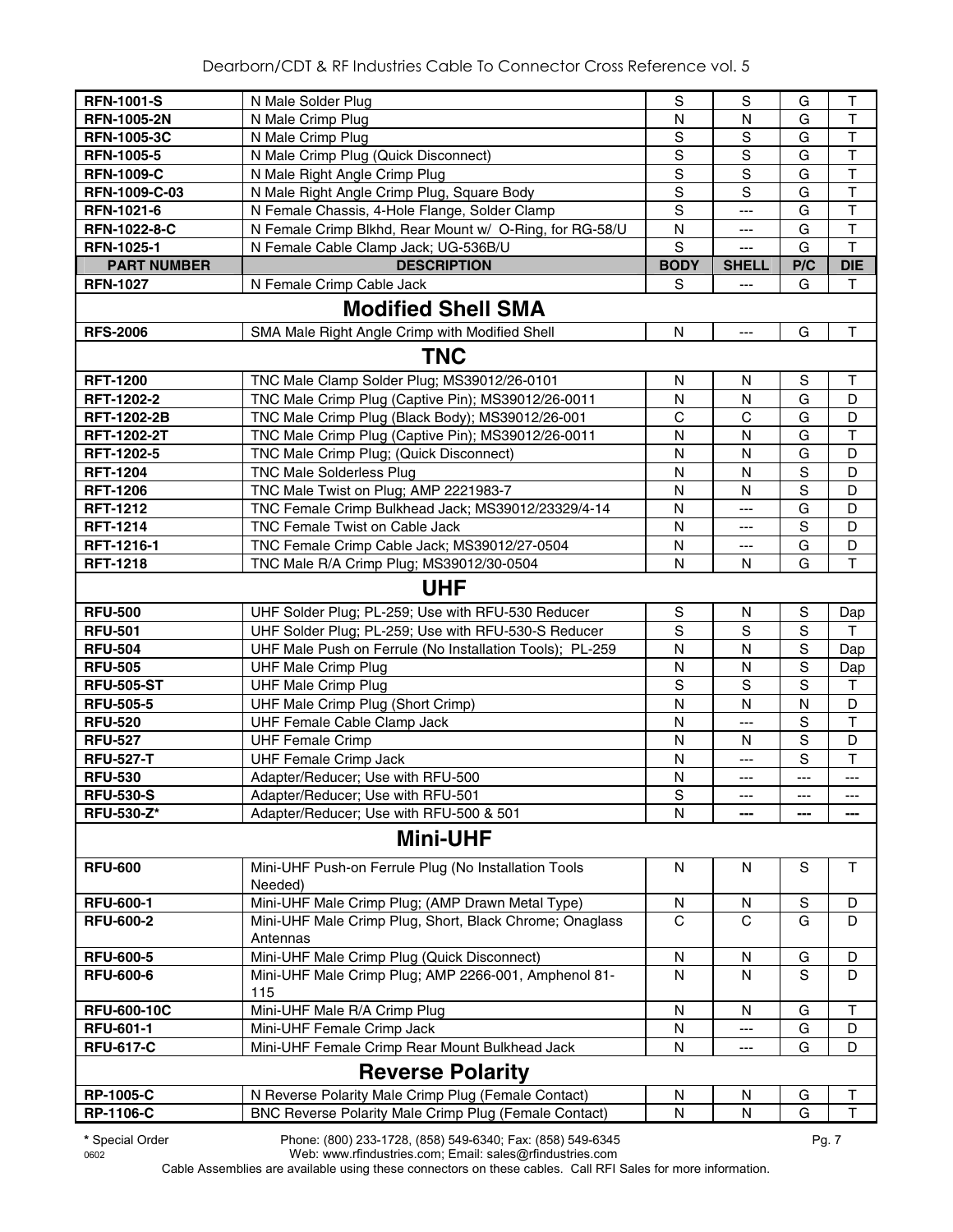| RP-3010-1C | SMA Reverse Polarity R/A Crimp Plug (Female Contact)    | G | G       | G |  |
|------------|---------------------------------------------------------|---|---------|---|--|
| RP-3050-1C | SMA Reverse Polarity Crimp Jack (Male Contact)          | N | $---$   | G |  |
| RP-3252-1C | SMA Reverse Polarity Crimp Bulkhead Jack (Male Contact) | G | $- - -$ | G |  |

## **SMA**

|                       | UIVIA                                        |             |              |     |            |  |  |  |
|-----------------------|----------------------------------------------|-------------|--------------|-----|------------|--|--|--|
| <b>RSA-3000-C</b>     | SMA Male Crimp Plug                          | N           | N            | G   |            |  |  |  |
| <b>PART NUMBER</b>    | <b>DESCRIPTION</b>                           | <b>BODY</b> | <b>SHELL</b> | P/C | <b>DIE</b> |  |  |  |
| <b>RSA-3000-1C</b>    | SMA Male Crimp Plug, Three Piece             | N           | G            | G   |            |  |  |  |
| <b>RSA-3010-C</b>     | SMA Male R/A Crimp Plug                      | N           | N            | G   | Т          |  |  |  |
| <b>RSA-3050-C</b>     | <b>SMA Female Crimp</b>                      | N           | ---          | G   | Т          |  |  |  |
| <b>RSA-3060-C*</b>    | SMA Female Right Angle Crimp Jack            | N           |              | G   |            |  |  |  |
| <b>RSA-3100-C</b>     | SMA Male Clamp Solder Plug                   | N           | N            | G   |            |  |  |  |
| <b>RSA-3110-C</b>     | SMA Male Right Angle Clamp Plug              | N           | N            | G   | т          |  |  |  |
| <b>RSA-3220-C*</b>    | SMA Male Crimp Bulkhead, 2-Hole Flange       | N           | N            | G   | Т          |  |  |  |
| <b>RSA-3230-C*</b>    | SMA Male Crimp Bulkhead, 4-Hole Flange       | N           | N            | G   | Т          |  |  |  |
| RSA-3252-1C*          | <b>SMA Female Crimp Bulkhead</b>             | G           | ---          | G   | т          |  |  |  |
| <b>RSA-3252-C</b>     | SMA Female Crimp Bulkhead                    | N           | ---          | G   | Т          |  |  |  |
| <b>RSA-3260-C</b>     | SMA Female Crimp Bulkhead, 2-Hole Flange     | N           | ---          | G   | Т          |  |  |  |
| <b>RSA-3270-C</b>     | SMA Female Crimp Bulkhead, 4-Hole Flange     | N           |              | G   | т          |  |  |  |
| <b>Reverse Thread</b> |                                              |             |              |     |            |  |  |  |
| <b>RT-1005-C</b>      | N Reverse Thread Male Crimp Plug             | N           | N            | G   | т          |  |  |  |
| RT-1009-C-03          | N Reverse Thread Right Angle Male Crimp Plug | N           | N            | G   |            |  |  |  |
| <b>RT-1200-C</b>      | TNC Reverse Thread Male Clamp Plug           | N           | N            | S   | т          |  |  |  |
| <b>RT-1202-C</b>      | TNC Reverse Thread Male Crimp Plug           | N           | N            | G   | D          |  |  |  |
| RT-3000-1C            | SMA Reverse Thread Male Crimp Plug           | N           | N            | G   | т          |  |  |  |

## **Dearborn/CDT 6142B, M17/060-RG142, M17/128-RG400, M17/175-00001**

| <b>PART NUMBER</b>   | <b>DESCRIPTION</b>                                                                    | <b>SHELL</b> | <b>BODY</b> | P/C | <b>DIE</b> |  |  |  |  |
|----------------------|---------------------------------------------------------------------------------------|--------------|-------------|-----|------------|--|--|--|--|
| <b>BNC</b>           |                                                                                       |              |             |     |            |  |  |  |  |
| RFB-1100-2           | <b>BNC Male Clamp Plug</b>                                                            | N            | N           | G   | D          |  |  |  |  |
| <b>RFB-1100-2ST</b>  | <b>BNC Male Clamp Plug</b>                                                            | S            | S           | G   | T          |  |  |  |  |
| <b>RFB-1102-T</b>    | <b>BNC Male Solderless Clamp Plug</b>                                                 | N            | N           | S   | T          |  |  |  |  |
| <b>RFB-1106-C1ST</b> | <b>BNC Male Crimp Plug</b>                                                            | S            | S           | G   | T          |  |  |  |  |
| <b>RFB-1106-2TC1</b> | <b>BNC Male Crimp Plug</b>                                                            | N            | N           | G   | T          |  |  |  |  |
| <b>RFB-1106-C1</b>   | <b>BNC Male Crimp</b>                                                                 | N            | N           | G   | D          |  |  |  |  |
| RFB-1110-C-04        | BNC Male Right Angle Clamp Plug                                                       | S            | S           | G   | T          |  |  |  |  |
| RFB-1110-C1          | BNC Male Right Angle Crimp Plug, RG-55                                                | N            | N           | G   | T          |  |  |  |  |
| <b>RFB-1117-C1</b>   | BNC Female Crimp Rear Mount Bulkhead Jack                                             | N            | ---         | G   | D          |  |  |  |  |
| RFB-1123-C1          | <b>BNC Female Crimp</b>                                                               | N            | ---         | G   | T          |  |  |  |  |
|                      | <b>7/16 Din</b>                                                                       |              |             |     |            |  |  |  |  |
| RFD-1600-2-C1        | 7/16 Din Male Clamp Plug Combo Straight or Right Angle                                | S            | S           | S   | Τ          |  |  |  |  |
| RFD-1605-2-C1        | 7/16 Din Male Crimp Plug Combo Straight or Right Angle                                | S            | S           | S   | T          |  |  |  |  |
| RFD-1611-2-C1*       | 7/16 Din Male Crimp Rear Mount Bulkhead Plug                                          | S            | S           | S   | T          |  |  |  |  |
| RFD-1625-2-C1        | 7/16 Din Female Clamp Jack Combo Straight or Right Angle                              | S            | ---         | S   | T          |  |  |  |  |
| RFD-1630-2-C1        | 7/16 Din Female Crimp Jack Combo Straight or Right Angle                              | S            | ---         | S   | T          |  |  |  |  |
| RFD-1641-2-C1*       | 7/16 Din Female 4-Hole Flange Panel Mount Clamp Jack Combo                            | S            |             | S   | T          |  |  |  |  |
|                      | Straight or Right Angle                                                               |              |             |     |            |  |  |  |  |
| RFD-1642-2-C1*       | 7/16 Din Female 4-Hole Flange Panel Mount Crimp Jack Combo<br>Straight or Right Angle | S            |             | S   | Т          |  |  |  |  |

**\*** Special Order Phone: (800) 233-1728, (858) 549-6340; Fax: (858) 549-6345 Pg. 8 Web: www.rfindustries.com; Email: sales@rfindustries.com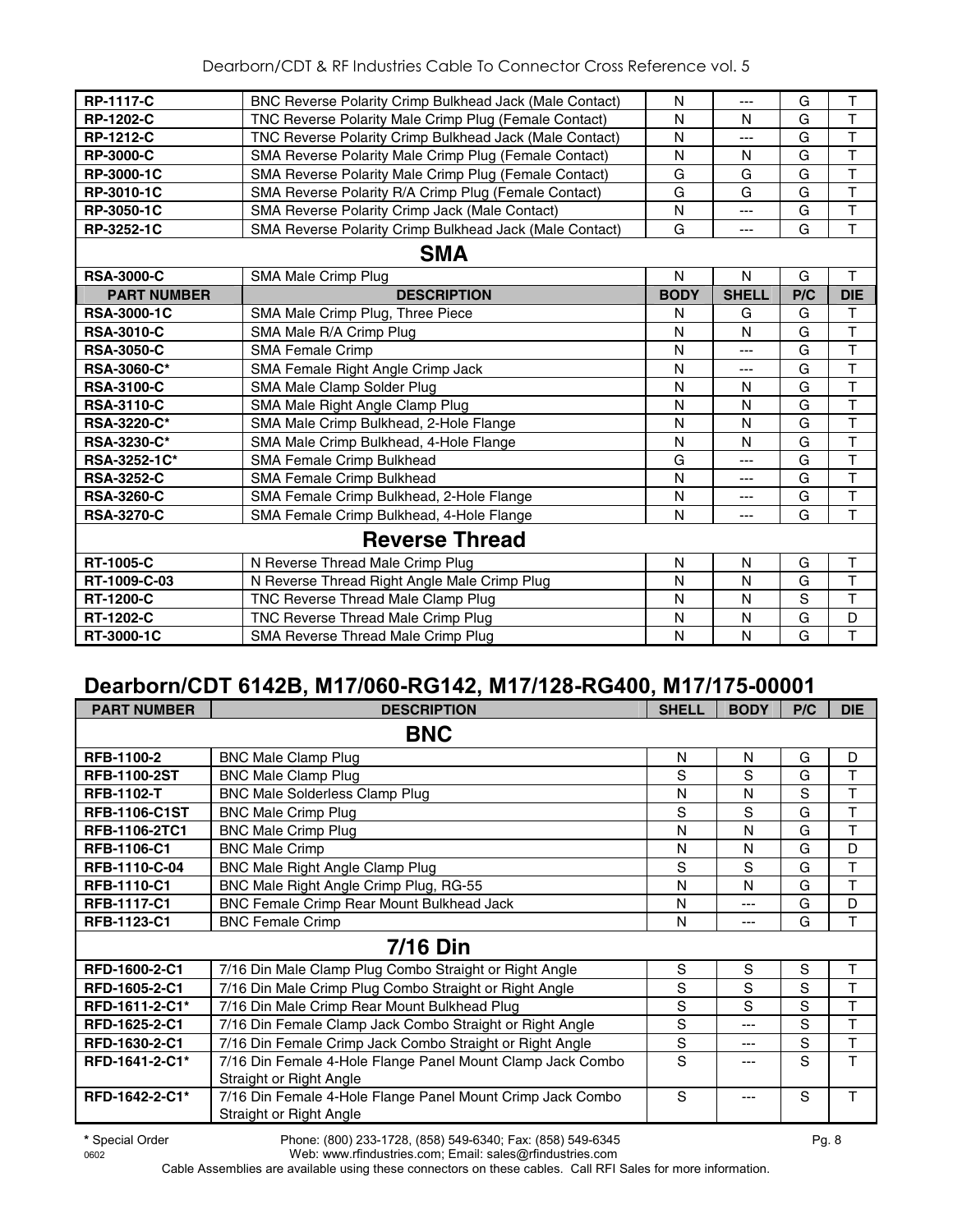|                    | N                                                             |                         |                |                |                         |  |  |  |
|--------------------|---------------------------------------------------------------|-------------------------|----------------|----------------|-------------------------|--|--|--|
| <b>RFN-1000-N</b>  | N Male Clamp Plug                                             | N                       | N              | G              | Τ                       |  |  |  |
| <b>RFN-1000-1S</b> | N Male Clamp Plug                                             | S                       | S              | G              | T                       |  |  |  |
| <b>RFN-1001-S</b>  | N Male Solder Plug                                            | $\mathbf S$             | S              | G              | $\overline{\mathsf{T}}$ |  |  |  |
| <b>RFN-1005-C1</b> | N Male Crimp Plug                                             | S                       | $\mathsf{N}$   | G              | $\mathsf T$             |  |  |  |
| RFN-1005-3C1       | N Male Crimp Plug                                             | $\mathsf S$             | $\mathbf S$    | G              | T                       |  |  |  |
| RFN-1005-5C1       | N Male Quick Disconnect Crimp Plug                            | $\mathbf S$             | S              | G              | $\overline{\mathsf{T}}$ |  |  |  |
| <b>RFN-1009-C1</b> | N Male R/A Crimp Plug                                         | $\overline{s}$          | $\overline{s}$ | G              | $\overline{\mathsf{T}}$ |  |  |  |
| RFN-1021-6         | N Female 4-Hole Flange Panel Mount Clamp Jack                 | $\mathbf S$             | $---$          | G              | T                       |  |  |  |
| RFN-1022-8-C1      | N Female Crimp, Rear Mount Bulkhead, RG-142/U                 | $\overline{\mathsf{N}}$ | ---            | G              | T                       |  |  |  |
| RFN-1025-1         | N Female Clamp Jack                                           | $\mathbf S$             | $---$          | G              | T                       |  |  |  |
| <b>RFN-1027-C1</b> | N Female Crimp Jack                                           | $\mathbf S$             | $\overline{a}$ | G              | T                       |  |  |  |
| <b>PART NUMBER</b> | <b>DESCRIPTION</b>                                            | <b>SHELL</b>            | <b>BODY</b>    | P/C            | <b>DIE</b>              |  |  |  |
|                    | <b>TNC</b>                                                    |                         |                |                |                         |  |  |  |
| <b>RFT-1200</b>    | <b>TNC Male Clamp Plug</b>                                    | N                       | N              | G              | $\mathsf{T}$            |  |  |  |
| RFT-1202-C1        | <b>TNC Male Crimp Plug</b>                                    | $\mathsf{N}$            | $\mathsf{N}$   | G              | D                       |  |  |  |
| RFT-1202-2TC1      | TNC Male Crimp, RG-142/U                                      | N                       | N              | G              | $\top$                  |  |  |  |
| RFT-1212-C1        | TNC Female Crimp Bulkhead Jack, Rear Mount with D-Flat & O-   | N                       | $\overline{a}$ | G              | D                       |  |  |  |
|                    | Ring                                                          |                         |                |                |                         |  |  |  |
| RFT-1216-C1        | <b>TNC Female Crimp Jack</b>                                  | N                       | ---            | G              | D                       |  |  |  |
| RFT-1218-C1        | TNC Male R/A Crimp Plug                                       | $\mathsf{N}$            | N              | G              | T                       |  |  |  |
|                    | <b>UHF</b>                                                    |                         |                |                |                         |  |  |  |
| <b>RFU-500</b>     | UHF Solder Plug, PL-259                                       | $\mathbb S$             | N              | $\mathbf S$    | Dap                     |  |  |  |
| <b>RFU-501</b>     | UHF Solder Plug, PL-259                                       | $\overline{s}$          | S              | $\overline{s}$ | т                       |  |  |  |
| <b>RFU-505-C1</b>  | <b>UHF Male Crimp</b>                                         | $\mathsf{N}$            | $\mathsf{N}$   | $\mathbf S$    | Dap                     |  |  |  |
| <b>RFU-520</b>     | <b>UHF Female Clamp Jack</b>                                  | $\mathsf{N}$            | ---            | S              | $\mathsf T$             |  |  |  |
| <b>RFU-530</b>     | Reducer/Adapter, Use with RFU-500 & 501; UG-175/U             | ---                     | N              | ---            | ---                     |  |  |  |
| <b>RFU-530-S</b>   | Reducer/Adapter, Use with RFU-500 & 501; UG-175/U             | ---                     | S              | ---            | ---                     |  |  |  |
| <b>RFU-530-Z*</b>  | Reducer/Adapter, Use with RFU-500 & 501; UG-175/U             | ---                     | N              | ---            | ---                     |  |  |  |
|                    | <b>Mini-UHF</b>                                               |                         |                |                |                         |  |  |  |
| RFU-600-1C1        | Mini-UHF Male Crimp Plug                                      | $\mathsf{N}$            | $\mathsf{N}$   | G              | D                       |  |  |  |
| RFU-600-6C1        | Mini-UHF Male Crimp Plug                                      | N                       | $\mathsf{N}$   | $\mathbf S$    | D                       |  |  |  |
| RFU-600-10C1       | Mini-UHF Male R/A Crimp Plug                                  | N                       | N              | G              | T                       |  |  |  |
| <b>RFU-601-C1</b>  | Mini-UHF Female Crimp Jack, Die-cast Zinc                     | N                       | ---            | S              | $\mathsf{D}$            |  |  |  |
|                    | <b>Reverse Polarity</b>                                       |                         |                |                |                         |  |  |  |
| RP-1005-C1         | N Reverse Polarity Crimp Plug (Female Contact)                | N                       | ${\sf N}$      | G              | $\mathsf T$             |  |  |  |
| RP-1202-C1         | TNC Reverse Polarity Crimp Plug (Female Contact)              | N                       | N              | G              | $\top$                  |  |  |  |
| RP-1212-C1         | TNC Reverse Polarity Rear Mount B/H Crimp Jack (Male Contact) | N                       | ---            | G              | $\overline{\mathsf{T}}$ |  |  |  |
| RP-3000-C1         | SMA Reverse Polarity Crimp Plug (Female Contact)              | N                       | N              | G              | T                       |  |  |  |
| RP-3000-1C1        | SMA Reverse Polarity Crimp Plug (Female Contact)              | G                       | G              | G              | $\overline{\mathsf{T}}$ |  |  |  |
| RP-3010-1C1        | SMA Reverse Polarity Right Angle Crimp Plug (Female Contact)  | G                       | G              | G              | T                       |  |  |  |
| RP-3050-1C1        | SMA Reverse Polarity Female Crimp Jack (Male Contact)         | G                       | ---            | G              | $\sf T$                 |  |  |  |
| RP-3252-1C1        | SMA Reverse Polarity Bulkhead Crimp Jack (Male Contact)       | G                       |                | G              | $\overline{\mathsf{T}}$ |  |  |  |
|                    | <b>SMA</b>                                                    |                         |                |                |                         |  |  |  |
| <b>RSA-3000-C1</b> | SMA Male Crimp Plug                                           | N                       | N              | G              | Τ                       |  |  |  |
| RSA-3010-1C1       | SMA Male Right Angle Crimp                                    | G                       | G              | G              | T                       |  |  |  |
| RSA-3010-C1        | SMA Male Right Angle Crimp                                    | N                       | N              | G              | T                       |  |  |  |
| <b>RSA-3050-C1</b> | SMA Female Crimp Jack                                         | N                       |                | G              | $\overline{\mathsf{T}}$ |  |  |  |
| <b>RSA-3100-C</b>  | SMA Male Clamp Plug                                           | N                       | N              | G              | $\top$                  |  |  |  |
| <b>RSA-3110-C</b>  | SMA Male Right Angle Clamp Plug                               | N                       | N              | G              | $\top$                  |  |  |  |
| RSA-3252-1C1       | SMA Female Crimp Rear Mount Bulkhead Jack                     | G                       | ---            | G              | $\top$                  |  |  |  |
| RSA-3252-C1        | SMA Female Crimp Rear Mount Bulkhead Jack                     | ${\sf N}$               | ---            | G              | $\mathsf T$             |  |  |  |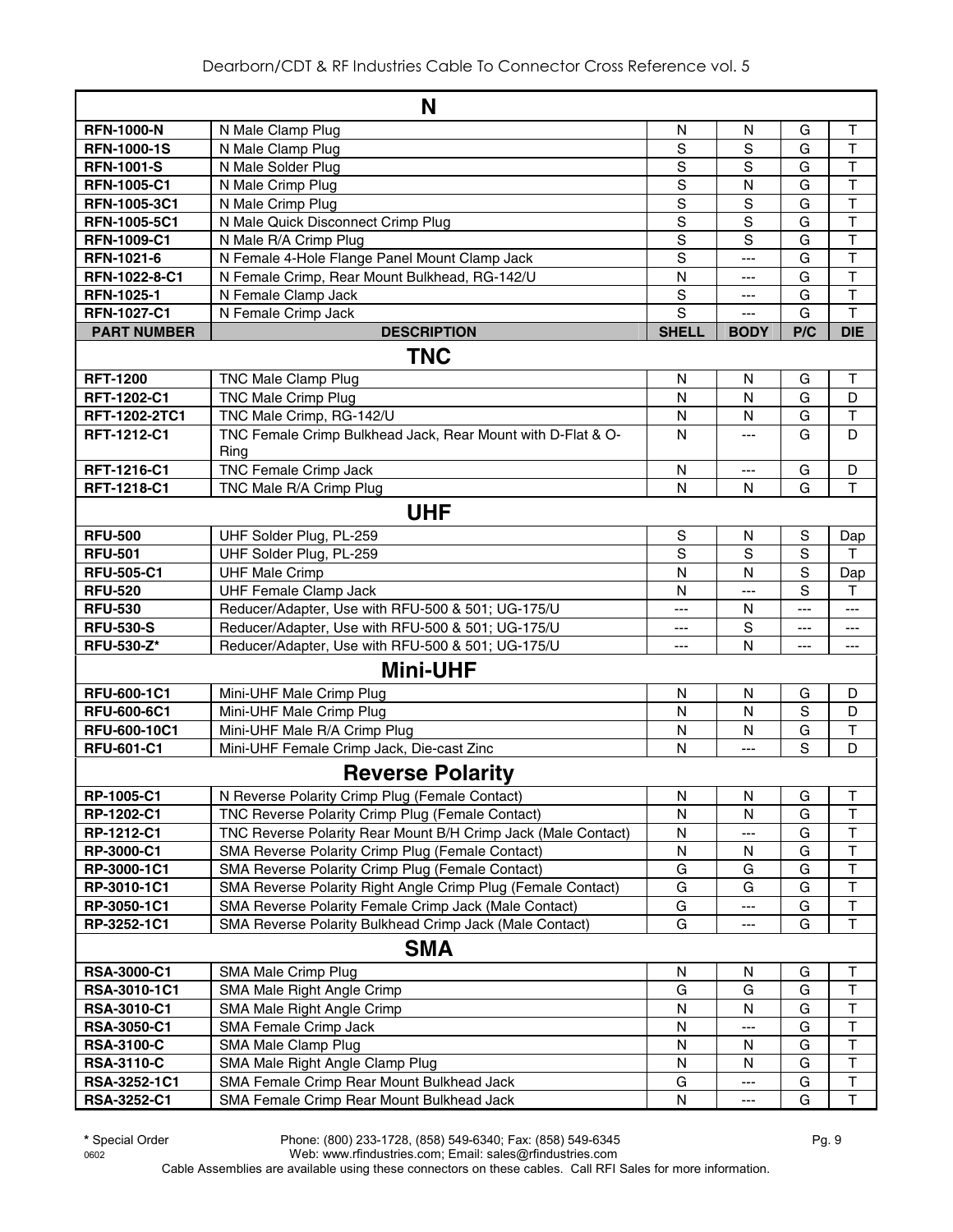|                  | <b>Reverse Thread</b>                        |  |   |  |
|------------------|----------------------------------------------|--|---|--|
| RT-1005-C1       | N Reverse Thread Male Crimp Plug             |  | G |  |
| RT-1009-C1-03    | N Reverse Thread Male Right Angle Crimp Plug |  | G |  |
| <b>RT-1200-C</b> | TNC Reverse Thread Male Crimp Plug           |  | G |  |
| RT-1202-C1       | TNC Reverse Thread Male Crimp Plug           |  | G |  |
| RT-3000-1C1      | SMA Reverse Thread Male Crimp Plug           |  | G |  |

## **Dearborn/CDT 6059B, 6059F, 6062A, D4211, D4223, D4237, D4265, D4267, D4276, D4280**

| <b>PART NUMBER</b> | <b>DESCRIPTION</b>                                   | <b>BODY</b>    | <b>SHELL</b>   | P/C            | <b>DIE</b>              |
|--------------------|------------------------------------------------------|----------------|----------------|----------------|-------------------------|
|                    | <b>BNC</b>                                           |                |                |                |                         |
| <b>RFB-1701-D</b>  | <b>BNC Male Clamp Plug</b>                           | N              | N              | G              | Т                       |
| <b>PART NUMBER</b> | <b>DESCRIPTION</b>                                   | <b>BODY</b>    | <b>SHELL</b>   | P/C            | <b>DIE</b>              |
| <b>RFB-1705</b>    | <b>BNC Male Twist-on Plug</b>                        | N              | N              | S              | D                       |
| RFB-1706-9         | <b>BNC Male Crimp Plug (Quick Disconnect)</b>        | N              | N              | G              | D                       |
| <b>RFB-1707-D</b>  | <b>BNC Male Crimp Plug</b>                           | N              | N              | G              | $\overline{\mathsf{T}}$ |
| <b>RFB-1707-2</b>  | BNC Male Crimp Plug; UG-1789/U                       | N              | N              | G              | D                       |
| RFB-1709-D*        | <b>BNC Male Right Angle Clamp Plug</b>               | N              | N              | G              | $\overline{\mathsf{T}}$ |
| <b>RFB-1710-D</b>  | <b>BNC Male Right Angle Crimp Plug</b>               | $\mathsf{N}$   | N              | $\overline{G}$ | $\overline{\mathsf{T}}$ |
| RFB-1710-D-05*     | BNC Male Right Angle Twist On Plug                   | $\mathsf{N}$   | N              | G              | $\overline{\mathsf{T}}$ |
| <b>RFB-1717</b>    | BNC Female Crimp Rear Mount Bulkhead Jack            | N              | ---            | G              | D                       |
| <b>RFB-1717-D</b>  | BNC Female Crimp Rear Mount Bulkhead Jack            | N              | ---            | G              | $\top$                  |
| <b>RFB-1720</b>    | BNC Female Solder Clamp Socket; UG-261/U             | N              | ---            | $\overline{s}$ | $\overline{\mathsf{T}}$ |
| <b>RFB-1720-D*</b> | <b>BNC Female Clamp Jack</b>                         | N              | ---            | G              | $\overline{\mathsf{T}}$ |
| <b>RFB-1722</b>    | <b>BNC Female Twist-on Socket Jack</b>               | N              | $---$          | S              | D                       |
| <b>RFB-1724</b>    | <b>BNC Female Crimp Jack</b>                         | N              | ---            | G              | D                       |
| <b>RFB-1724-D</b>  | <b>BNC Female Crimp Jack</b>                         | N              | ---            | G              | $\mathsf T$             |
| <b>RFB-1760</b>    | <b>BNC Wall Plate Flush Mount Crimp Jack</b>         | N              | ---            | G              | D                       |
| <b>RFB-1761</b>    | BNC Wall Plate Flush Mount Twist-on Jack             | N              | ---            | G              | D                       |
|                    | <b>Mini Bayonet</b>                                  |                |                |                |                         |
| <b>RFM-2000</b>    | Mini-Bayonet Female Crimp Cable Jack; Kings KM-59-23 | $\mathsf{N}$   | ---            | G              | $\mathsf T$             |
|                    | N                                                    |                |                |                |                         |
| <b>RFN-1001-S</b>  | N Male Solder Plug                                   | S              | S              | G              | T                       |
| <b>RFN-1904-1N</b> | N Male Clamp Solder Plug; UG-603/U, A/U              | N              | N              | G              | $\mathsf{T}$            |
| <b>RFN-1904-1S</b> | N Male Clamp Solder Plug; UG-603/U, A/U              | $\mathbb S$    | $\mathbf S$    | G              | $\sf T$                 |
| <b>RFN-1907-2S</b> | N Male Crimp Plug                                    | $\overline{s}$ | $\overline{s}$ | G              | $\overline{\mathsf{T}}$ |
|                    | <b>TNC</b>                                           |                |                |                |                         |
| RFT-1801*          | <b>TNC Male Clamp Solder Plug</b>                    | N              | N              | $\mathbf S$    | $\top$                  |
| RFT-1803-1         | TNC Male Crimp Plug (Captive Pin); MS39012/26-0012   | N              | N              | G              | D                       |
| <b>RFT-1805</b>    | TNC Male Solderless Plug; Amphenol 31-5061           | N              | N              | $\mathbf S$    | D                       |
| <b>RFT-1807</b>    | TNC Male Twist on Plug; AMP 221983-1                 | N              | N              | $\mathbf S$    | D                       |
| <b>RFT-1813</b>    | TNC Female Crimp Bulkhead; MS39012/28-0012           | N              | ---            | G              | D                       |
| <b>RFT-1815</b>    | TNC Female Twist on Cable Jack                       | N              | ---            | S              | D                       |
|                    | <b>UHF</b>                                           |                |                |                |                         |
| <b>RFU-500</b>     | UHF Solder Plug; PL-259; Use with RFU-531 Reducer    | ${\sf S}$      | N              | $\mathbb S$    | Dap                     |
| <b>RFU-501</b>     | UHF Solder Plug; PL-259; Use with RFU-531-S Reducer  | $\overline{s}$ | S              | $\overline{s}$ | $\mathsf{T}$            |
| <b>RFU-506</b>     | <b>UHF Male Crimp Plug</b>                           | N              | N              | $\mathsf S$    | Dap                     |
| RFU-520-D-03       | <b>UHF Female Clamp Jack</b>                         | N              | ---            | G              | T.                      |
| <b>RFU-531</b>     | Adapter/Reducer; Use with RFU-500                    | N              | N              | ---            | $\qquad \qquad -$       |
| <b>RFU-531-S</b>   | Adapter/Reducer; Use with RFU-501                    | ---            | S              | ---            | ---                     |
| <b>RFU-531-Z*</b>  | Adapter/Reducer; Use with RFU-501                    | ---            | S              | ---            | $---$                   |

**\*** Special Order Phone: (800) 233-1728, (858) 549-6340; Fax: (858) 549-6345 Pg. 10 Web: www.rfindustries.com; Email: sales@rfindustries.com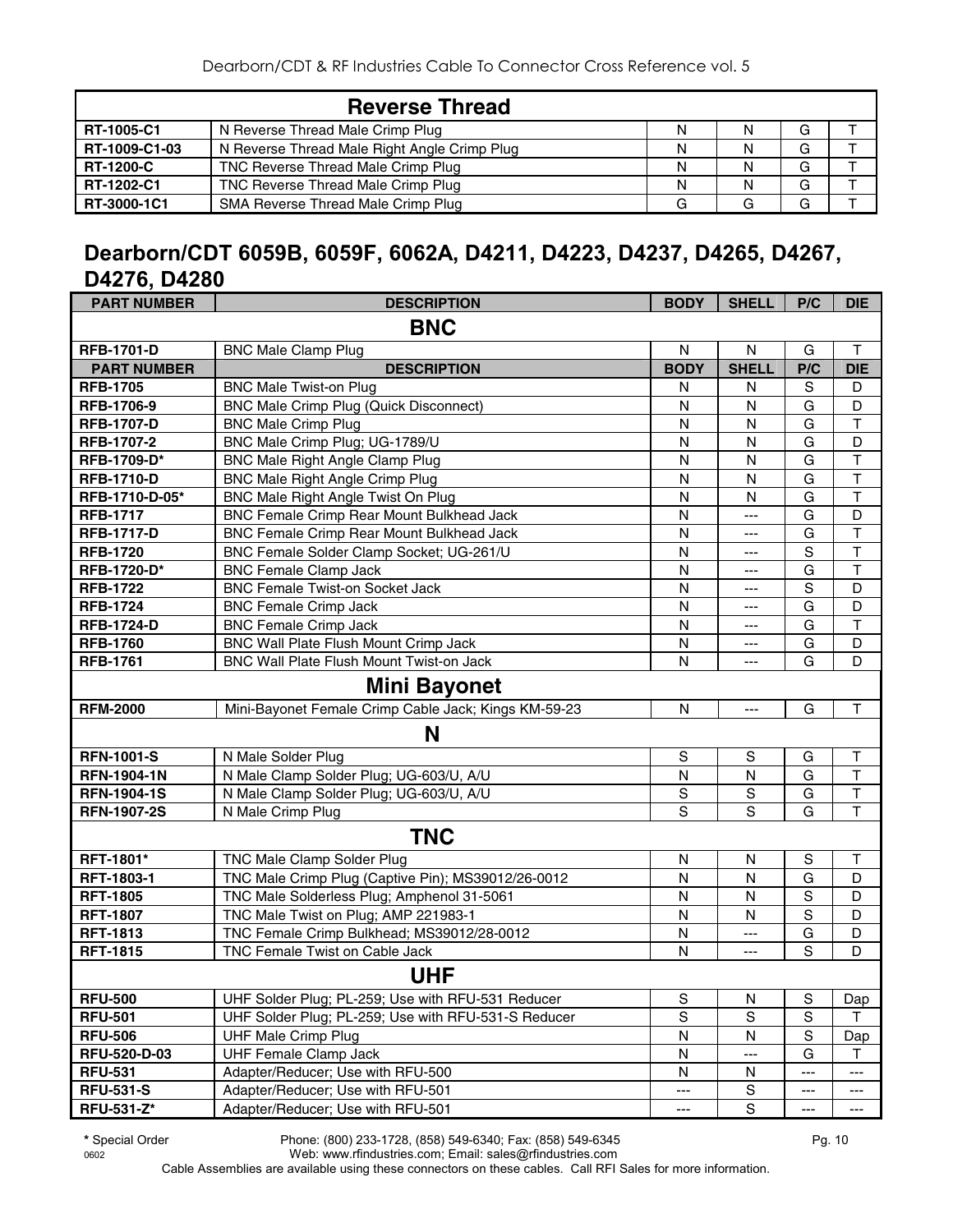|                  | <b>Mini-UHF</b>                       |   |       |   |  |  |  |  |
|------------------|---------------------------------------|---|-------|---|--|--|--|--|
| <b>RFU-601-5</b> | Mini-UHF Female Crimp Jack            | N | $---$ | S |  |  |  |  |
| <b>MHV</b>       |                                       |   |       |   |  |  |  |  |
| <b>RHV-100-D</b> | Medium High Voltage Male Clamp Plug   | Ν | N     | G |  |  |  |  |
| <b>RHV-106-D</b> | Medium High Voltage Male Crimp Plug   | N | N     | G |  |  |  |  |
| <b>RHV-124-D</b> | Medium High Voltage Female Clamp Jack | N | $--$  | G |  |  |  |  |

## **Dearborn D5540, D5541**

| <b>PART NUMBER</b>       | <b>DESCRIPTION</b>                               | <b>BODY</b> | <b>SHELL</b> | P/C | <b>DIE</b> |  |
|--------------------------|--------------------------------------------------|-------------|--------------|-----|------------|--|
|                          | <b>BNC</b>                                       |             |              |     |            |  |
| <b>RFB-1707-D1</b>       | <b>BNC Male Crimp Plug</b>                       | N           | N            | G   |            |  |
| RFB-1717-D1*             | <b>BNC Female Crimp Rear Mount Bulkhead Jack</b> | N           | $---$        | G   |            |  |
| Beschaus B44040F B44070F |                                                  |             |              |     |            |  |

#### **Dearborn D44212F, D44276F**

| <b>PART NUMBER</b>  | <b>DESCRIPTION</b>                               | <b>BODY</b> | <b>SHEL</b> | P/C    | <b>DIE</b> |
|---------------------|--------------------------------------------------|-------------|-------------|--------|------------|
|                     | <b>BNC</b>                                       |             |             |        |            |
| <b>RFB-1707-D3*</b> | <b>BNC Male Crimp Plug</b>                       | Ν           | N           | ⌒<br>G |            |
| <b>RFB-1717-D3*</b> | <b>BNC Female Crimp Rear Mount Bulkhead Jack</b> | N           | $---$       | ⌒<br>G |            |

## **Dearborn/CDT 6008, 6008F, 6213, D4201**

| <b>PART NUMBER</b>  | <b>DESCRIPTION</b>                                                                 | <b>BODY</b>    | <b>SHELL</b>   | P/C            | <b>DIE</b>              |  |  |  |  |
|---------------------|------------------------------------------------------------------------------------|----------------|----------------|----------------|-------------------------|--|--|--|--|
| <b>BNC</b>          |                                                                                    |                |                |                |                         |  |  |  |  |
| <b>RFB-1101-1EN</b> | BNC Male Clamp Solder Plug; UG-959A/U                                              | N              | $\mathsf{N}$   | G              | D                       |  |  |  |  |
|                     | <b>7/16 Din</b>                                                                    |                |                |                |                         |  |  |  |  |
| RFD-1600-2-E        | Male Clamp Combination Connector Straight or Right Angle                           | S              | S              | S              | $\mathsf{T}$            |  |  |  |  |
| RFD-1605-2-E        | Male Crimp Combination Connector Straight or Right Angle                           | $\overline{s}$ | $\overline{s}$ | $\overline{s}$ | $\overline{\mathsf{T}}$ |  |  |  |  |
| RFD-1625-2-E        | Female Clamp Combination Connector Straight or Right Angle                         | $\mathsf S$    | ---            | $\mathbf S$    | $\mathsf T$             |  |  |  |  |
| RFD-1630-2-E        | Female Crimp Combination Connector Straight or Right Angle                         | $\mathsf S$    | ---            | $\rm S$        | $\mathsf T$             |  |  |  |  |
| RFD-1641-2-E*       | Female 4 Hole Flange Clamp Combination Connector Straight or<br><b>Right Angle</b> | S              | ---            | $\overline{s}$ | $\overline{\mathsf{T}}$ |  |  |  |  |
| RFD-1642-2-E*       | Female 4 Hole Flange Crimp Combination Connector Straight or<br><b>Right Angle</b> | $\overline{s}$ | ---            | $\overline{s}$ | T                       |  |  |  |  |
|                     | N                                                                                  |                |                |                |                         |  |  |  |  |
| <b>RFN-1001-S</b>   | N Male Solder Plug                                                                 | S              | S              | G              | $\top$                  |  |  |  |  |
| <b>RFN-1002-1N</b>  | N Male Solder Clamp Plug                                                           | N              | N              | G              | $\top$                  |  |  |  |  |
| <b>RFN-1002-1S</b>  | N Male Solder Clamp Plug                                                           | S              | S              | $\overline{G}$ | $\overline{\mathsf{T}}$ |  |  |  |  |
| <b>RFN-1006-3E</b>  | N Male Crimp Plug; UG-1681/U                                                       | S              | S              | G              | T                       |  |  |  |  |
| <b>RFN-1008-3E</b>  | N Male Right Angle Clamp Plug                                                      | S              | S              | G              | T                       |  |  |  |  |
| <b>RFN-1009-3E</b>  | N Male Right Angle Crimp Plug                                                      | S              | S              | G              | $\overline{\mathsf{T}}$ |  |  |  |  |
| RFN-1021-7*         | N Female 4-Hole Flange Panel Mount Clamp                                           | S              | ---            | G              | $\mathsf T$             |  |  |  |  |
| <b>RFN-1024-1</b>   | N Female Cable Clamp Jack; UG-23D/U, F/U                                           | S              | ---            | G              | $\mathsf T$             |  |  |  |  |
| <b>RFN-1028</b>     | N Female Crimp Jack                                                                | S              | ---            | G              | $\overline{T}$          |  |  |  |  |
|                     | <b>TNC</b>                                                                         |                |                |                |                         |  |  |  |  |
| RFT-1218-E*         | TNC Male Right Angle Crimp Plug                                                    | N              | N              | G              | Τ                       |  |  |  |  |
| <b>RFT-1219-E</b>   | TNC Male Right Angle Clamp Plug                                                    | N              | N              | G              | $\overline{\mathsf{T}}$ |  |  |  |  |
|                     | <b>UHF</b>                                                                         |                |                |                |                         |  |  |  |  |
| <b>RFU-500</b>      | UHF Solder Plug; PL-259                                                            | ${\mathsf S}$  | $\mathsf{N}$   | $\mathbf S$    | Dap                     |  |  |  |  |
| <b>RFU-501</b>      | UHF Solder Plug; PL-259                                                            | S              | S              | S              | T                       |  |  |  |  |
| <b>RFU-503</b>      | UHF Male, Waterproof Plug (w/ Silicon Rubber O-Rings / Seals);                     | $\mathsf{N}$   | N              | $\overline{s}$ | $\overline{1}$          |  |  |  |  |

**\*** Special Order Phone: (800) 233-1728, (858) 549-6340; Fax: (858) 549-6345 Pg. 11 Web: www.rfindustries.com; Email: sales@rfindustries.com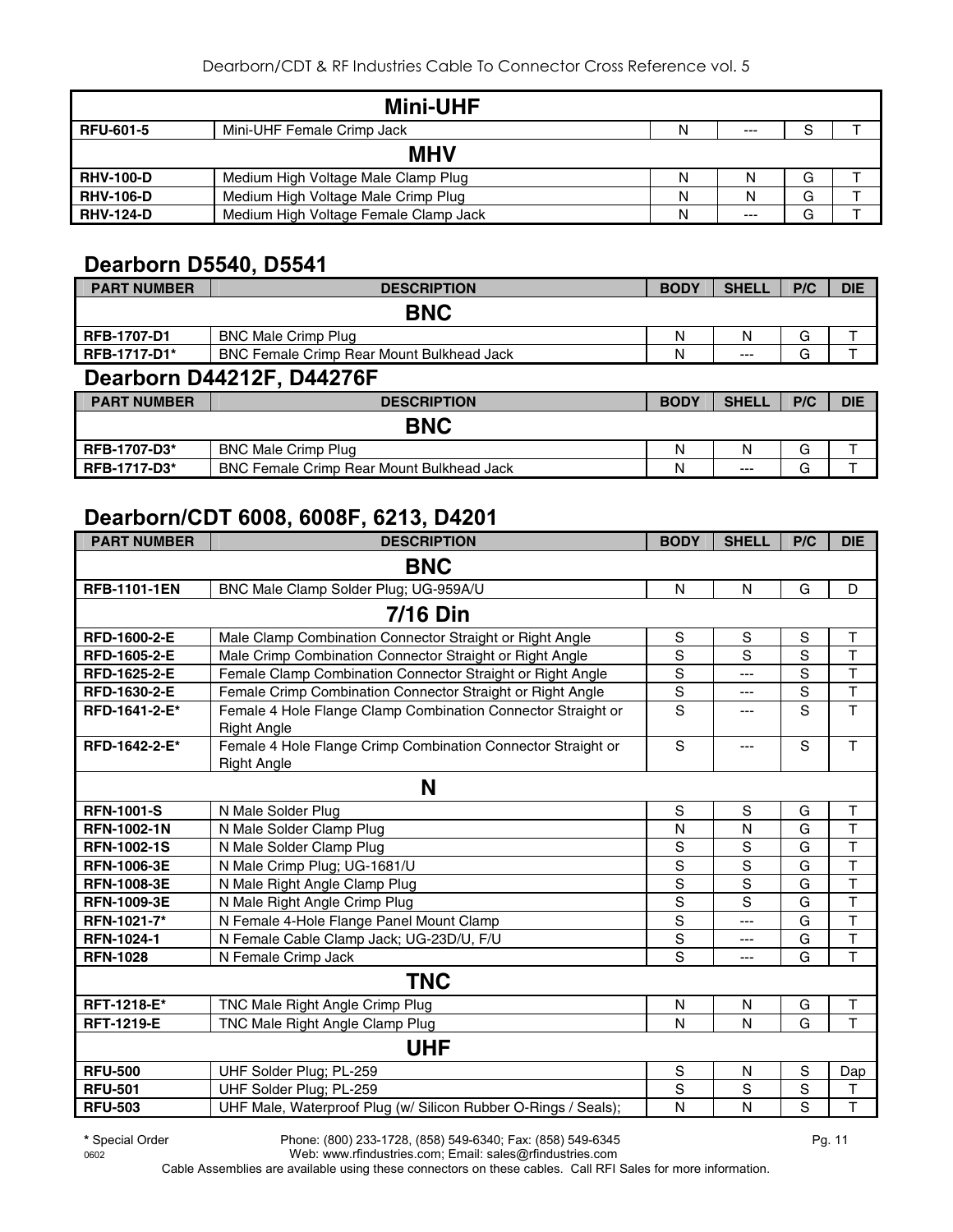|                   | PL-259                              |   |       |   |     |  |  |  |
|-------------------|-------------------------------------|---|-------|---|-----|--|--|--|
| <b>RFU-507</b>    | UHF Male Crimp Plug                 | N | N     | S | Dap |  |  |  |
| <b>RFU-507-S</b>  | <b>UHF Male Crimp Plug</b>          | S | S     | S | Dap |  |  |  |
| <b>RFU-507-ST</b> | UHF Male Crimp Plug                 | S | S     | S |     |  |  |  |
| <b>RFU-520-1E</b> | UHF Female Cable Clamp Jack         | N | $---$ | S |     |  |  |  |
| <b>MHV</b>        |                                     |   |       |   |     |  |  |  |
| <b>RHV-100-E</b>  | Medium High Voltage Male Clamp Plug | N | N     | G |     |  |  |  |

# **Dearborn/CDT 6214**

| <b>PART NUMBER</b> | <b>DESCRIPTION</b>                                             | <b>BODY</b> | <b>SHELL</b> | P/C | <b>DIE</b> |  |  |  |
|--------------------|----------------------------------------------------------------|-------------|--------------|-----|------------|--|--|--|
|                    | N                                                              |             |              |     |            |  |  |  |
| <b>RFN-1001-S</b>  | N Male Solder Plug                                             | S           | S            | G   |            |  |  |  |
| <b>RFN-1006-3F</b> | N Male Crimp Plug; UG-1682/U                                   | S           | S            | G   |            |  |  |  |
| <b>RFN-1009-3F</b> | N Male R/A Crimp Plug                                          | S           | S            | G   |            |  |  |  |
|                    | UHF                                                            |             |              |     |            |  |  |  |
| <b>PART NUMBER</b> | <b>DESCRIPTION</b>                                             | <b>BODY</b> | <b>SHELL</b> | P/C | <b>DIE</b> |  |  |  |
| <b>RFU-500</b>     | UHF Solder Plug; PL-259                                        | S           | N            | S   | Dap        |  |  |  |
| <b>RFU-501</b>     | UHF Solder Plug; PL-259                                        | S           | S            | S   | ᠇          |  |  |  |
| <b>RFU-503</b>     | UHF Male, Waterproof Plug (w/ Silicon Rubber O-Rings / Seals); | N           | N            | S   |            |  |  |  |
|                    | PL-259                                                         |             |              |     |            |  |  |  |
| <b>RFU-507-STF</b> | <b>UHF Male Crimp Plug</b>                                     | S           | S            | S   |            |  |  |  |
| <b>RFU-520-1E</b>  | UHF Female Cable Clamp Jack                                    | N           | ---          | S   |            |  |  |  |

## **Dearborn/CDT 6393, D4206**

| <b>PART NUMBER</b>  | <b>DESCRIPTION</b>                                                               | <b>BODY</b> | <b>SHELL</b> | P/C | <b>DIE</b>              |  |  |  |  |
|---------------------|----------------------------------------------------------------------------------|-------------|--------------|-----|-------------------------|--|--|--|--|
| <b>BNC</b>          |                                                                                  |             |              |     |                         |  |  |  |  |
| <b>RFB-1101-1SI</b> | <b>BNC Male Clamp Plug</b>                                                       | S           | S            | G   | T                       |  |  |  |  |
|                     | <b>7/16 Din</b>                                                                  |             |              |     |                         |  |  |  |  |
| RFD-1600-2-E        | 7/16 Din Male Clamp Plug Combo Straight or Right Angle                           | S           | S            | S   | T                       |  |  |  |  |
| <b>RFD-1604-21</b>  | 7/16 Din Male Crimp Plug Combo Straight or Right Angle                           | S           | S            | S   | T                       |  |  |  |  |
| RFD-1605-2-E        | 7/16 Din Male Crimp Plug Combo Straight or Right Angle                           | S           | S            | S   | T                       |  |  |  |  |
| RFD-1625-2-E        | 7/16 Din Female Clamp Jack Combo Straight or Right Angle                         | S           | $---$        | S   | $\overline{\mathsf{T}}$ |  |  |  |  |
| <b>RFD-1630-2-E</b> | 7/16 Din Female Clamp Jack Combo Straight or Right Angle                         | S           | ---          | S   | T                       |  |  |  |  |
| RFD-1641-2-E*       | 7/16 Din Female 4 Hole Flange Clamp Jack Combo Straight or<br><b>Right Angle</b> | S           | ---          | S   | $\overline{T}$          |  |  |  |  |
| RFD-1642-2-E*       | 7/16 Din Female 4 Hole Flange Crimp Jack Combo Straight or<br><b>Right Angle</b> | S           | $---$        | S   | T                       |  |  |  |  |
|                     | N                                                                                |             |              |     |                         |  |  |  |  |
| <b>RFN-1001-S</b>   | N Male Solder Plug                                                               | S           | $\mathbf S$  | G   | T                       |  |  |  |  |
| <b>RFN-1002-1SI</b> | N Male Solder Clamp Plug                                                         | S           | S            | G   | T                       |  |  |  |  |
| <b>RFN-1006-31</b>  | N Male Crimp Plug; UG-1681/U                                                     | S           | S            | G   | T                       |  |  |  |  |
| <b>RFN-1009-31</b>  | N Male Right Angle Crimp Plug                                                    | S           | S            | G   | $\overline{\mathsf{T}}$ |  |  |  |  |
| <b>RFN-1024-1SI</b> | N Female Cable Clamp Jack; UG-23D/U, F/U                                         | $\mathsf S$ | $---$        | G   | T                       |  |  |  |  |
| <b>RFN-1028-SI</b>  | N Female Crimp Cable Jack; UG-1688/U                                             | S           | ---          | G   | T                       |  |  |  |  |
|                     | TNC                                                                              |             |              |     |                         |  |  |  |  |
| RFT-1201-l*         | TNC Male Clamp Plug                                                              | N           | N            | G   | Τ                       |  |  |  |  |
| <b>RFT-1201-SI</b>  | <b>TNC Male Clamp Plug</b>                                                       | S           | S            | G   | T                       |  |  |  |  |
| <b>RFT-1214-I</b>   | <b>TNC Female Clamp Jack</b>                                                     | N           | ---          | G   | T                       |  |  |  |  |
|                     | <b>UHF</b>                                                                       |             |              |     |                         |  |  |  |  |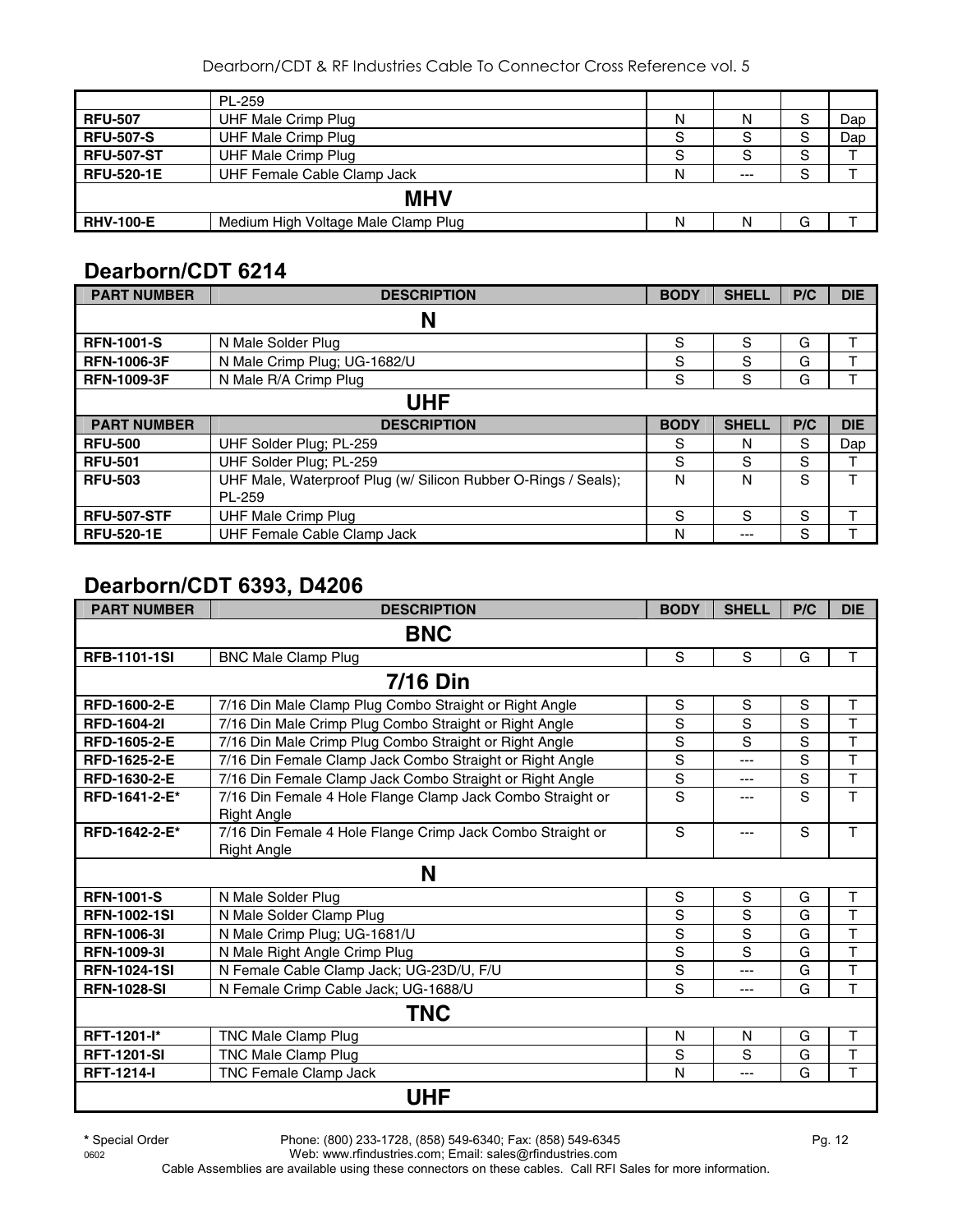| <b>RFU-500</b>          | UHF Male Solder Plug                                     | S | N   | S | Dap |  |  |
|-------------------------|----------------------------------------------------------|---|-----|---|-----|--|--|
| <b>RFU-501</b>          | <b>UHF Male Solder Plug</b>                              | S | S   | S |     |  |  |
| <b>RFU-503</b>          | UHF Male Clamp Plug, Waterproof w/Silicon Rubber O-Rings | N | N   | S |     |  |  |
| <b>RFU-507-SI</b>       | <b>UHF Male Crimp Plug</b>                               | S | S   | S |     |  |  |
| <b>RFU-520-I*</b>       | <b>UHF Female Clamp Jack</b>                             | N | --- | S |     |  |  |
| <b>Reverse Polarity</b> |                                                          |   |     |   |     |  |  |
| RP-1006-3I              | N Reverse Polarity Male Crimp Plug                       | N | N   | G |     |  |  |
| <b>RP-1028-I</b>        | N Reverse Polarity Female Crimp Jack                     | N | N   | G |     |  |  |
| <b>RP-1202-I</b>        | TNC Reverse Polarity Male Crimp Plug                     | N | --- | G |     |  |  |
| <b>RP-1216-I</b>        | TNC Reverse Polarity Female Crimp Jack                   | N | --- | G |     |  |  |
| <b>RP-3000-I</b>        | SMA Reverse Polarity Male Crimp Plug                     | N | N   | G |     |  |  |
|                         | <b>SMA</b>                                               |   |     |   |     |  |  |
| <b>RSA-3000-I</b>       | SMA Male Crimp Plug                                      | N | N   | G |     |  |  |

## **Dearborn/CDT D735A**

| <b>PART NUMBER</b> | <b>DESCRIPTION</b>                               | <b>BODY</b> | <b>SHELL</b> | P/C | <b>DIE</b> |
|--------------------|--------------------------------------------------|-------------|--------------|-----|------------|
|                    | <b>BNC</b>                                       |             |              |     |            |
| <b>RFB-1707-K</b>  | <b>BNC Male Crimp Plug</b>                       | Ν           |              | G   |            |
| <b>PART NUMBER</b> | <b>DESCRIPTION</b>                               | <b>BODY</b> | <b>SHELL</b> | P/C | <b>DIE</b> |
| <b>RFB-1710-K</b>  | <b>BNC Male Right Angle Plug</b>                 | N           | N            | G   |            |
| <b>RFB-1717-K</b>  | <b>BNC Female Crimp Rear Mount Bulkhead Jack</b> | N           | $---$        | G   |            |
| <b>RFB-1724-K</b>  | <b>BNC Female Crimp Jack</b>                     | N           | $---$        | G   |            |

## **Dearborn/CDT D4182, D4279, D5542**

| <b>PART NUMBER</b> | <b>DESCRIPTION</b>                        | <b>BODY</b> | <b>SHELL</b> | P/C | <b>DIE</b> |  |  |  |  |
|--------------------|-------------------------------------------|-------------|--------------|-----|------------|--|--|--|--|
| <b>BNC</b>         |                                           |             |              |     |            |  |  |  |  |
| <b>RFB-1707-Q</b>  | <b>BNC Male Crimp Plug</b>                | N           | N            | G   |            |  |  |  |  |
| <b>RFB-1710-Q</b>  | BNC Male Right Angle Crimp Plug           | N           | N            | G   |            |  |  |  |  |
| <b>RFB-1717-Q</b>  | BNC Female Crimp Rear Mount Bulkhead Jack | N           | $--$         | G   |            |  |  |  |  |
| <b>RFB-1724-Q</b>  | <b>BNC Female Crimp Jack</b>              | N           | $---$        | G   |            |  |  |  |  |
| <b>TNC</b>         |                                           |             |              |     |            |  |  |  |  |
| <b>RFT-1803-Q</b>  | TNC Male Crimp Plug                       | N           | N            | G   | D          |  |  |  |  |

## **Dearborn/CDT D44204F**

| <b>PART NUMBER</b> | <b>DESCRIPTION</b>         | <b>BODY</b> | <b>SHELL</b> | P/C         | <b>DIE</b> |
|--------------------|----------------------------|-------------|--------------|-------------|------------|
|                    | <b>BNC</b>                 |             |              |             |            |
| <b>RFB-1707-Q1</b> | <b>BNC Male Crimp Plug</b> | N           |              | $\sim$<br>G |            |

## **Dearborn/CDT D4208, D4262, D44208F**

| <b>PART NUMBER</b> | <b>DESCRIPTION</b>                               | <b>BODY</b> | <b>SHELL</b> | P/C | <b>DIE</b> |
|--------------------|--------------------------------------------------|-------------|--------------|-----|------------|
|                    | <b>BNC</b>                                       |             |              |     |            |
| <b>RFB-1707-R</b>  | <b>BNC Male Crimp Plug</b>                       | N           | N            | G   |            |
| <b>RFB-1710-R*</b> | <b>BNC Male Right Angle Crimp Plug</b>           | N           | N            | G   |            |
| <b>RFB-1717-R*</b> | <b>BNC Female Crimp Rear Mount Bulkhead Jack</b> | N           | $---$        | G   |            |
| <b>RFB-1724-R*</b> | <b>BNC Female Crimp Jack</b>                     | N           | $---$        | G   |            |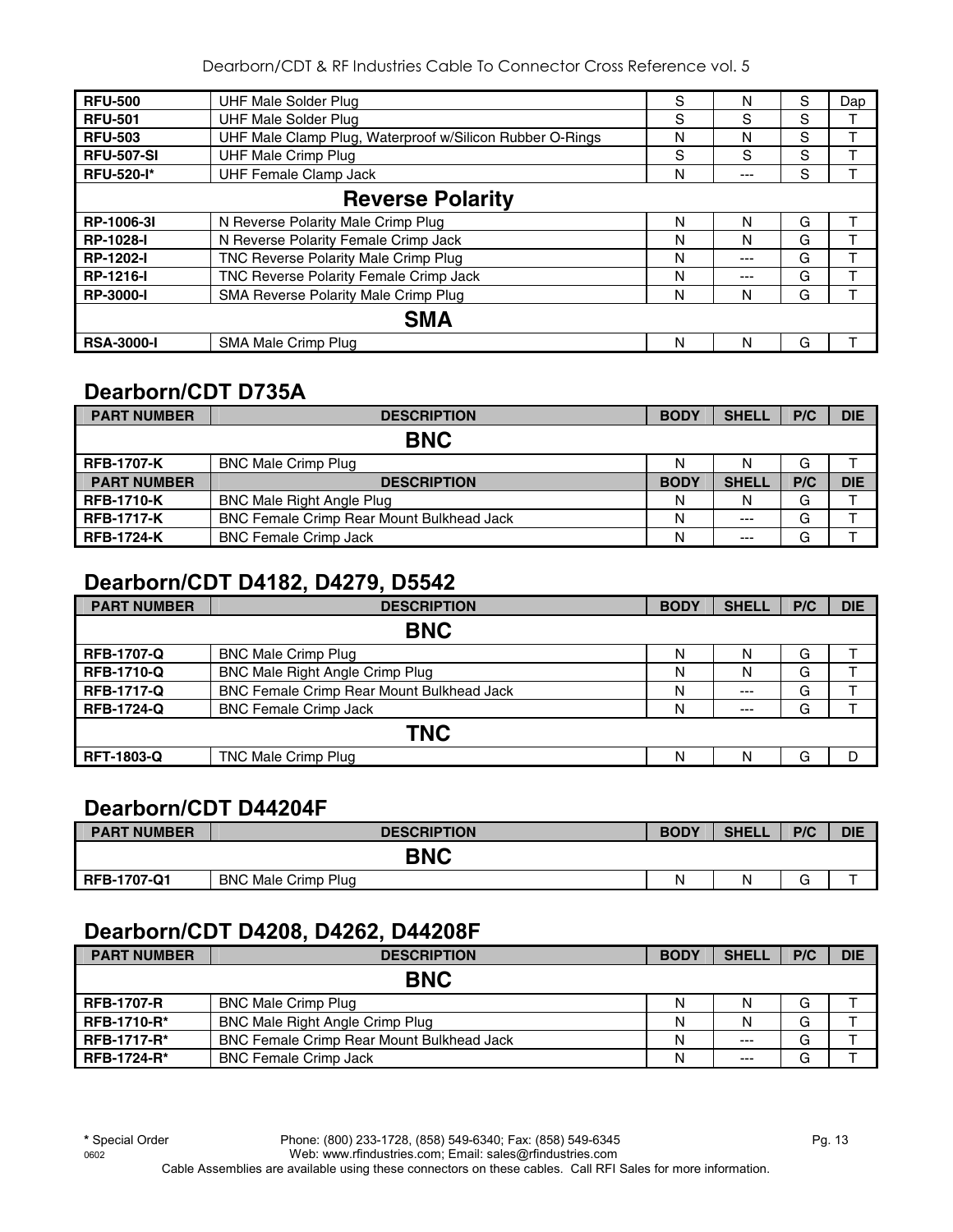## **Dearborn/CDT D4202, D4207, D4263**

| <b>PART NUMBER</b> | <b>DESCRIPTION</b>         | <b>BODY</b> | <b>SHELL</b> | P/C         | <b>DIE</b> |
|--------------------|----------------------------|-------------|--------------|-------------|------------|
|                    | <b>BNC</b>                 |             |              |             |            |
| <b>RFB-1707-R1</b> | <b>BNC Male Crimp Plug</b> | N           |              | $\sim$<br>G |            |

## **Dearborn/CDT 6179B, 6187A, M17/094-RG179**

| <b>PART NUMBER</b> | <b>DESCRIPTION</b>                                    | <b>BODY</b> | <b>SHELL</b> | P/C | <b>DIE</b> |
|--------------------|-------------------------------------------------------|-------------|--------------|-----|------------|
|                    | <b>BNC</b>                                            |             |              |     |            |
| <b>RFB-1707-S</b>  | <b>BNC Male Crimp Plug</b>                            | N           | N            | G   | т          |
| <b>RFB-1710-S*</b> | BNC Male Right Angle Crimp Plug                       | N           | N            | G   | D          |
| <b>RFB-1717-S</b>  | BNC Female Crimp Rear Mount Bulkhead Jack             | N           | ---          | G   | т          |
| <b>RFB-1724-S</b>  | <b>BNC Female Crimp Jack</b>                          | N           | ---          | G   | т          |
|                    | Mini-SMB 75 Ohm                                       |             |              |     |            |
| RSB-200-1-179      | SMB Crimp Plug, for RG-179/U Only                     | G           | ---          | G   | т          |
| RSB-210-1-179      | SMB Right Angle Crimp Plug, for RG-179/U Only         | G           | ---          | G   | т          |
| RSB-220-1-179      | SMB Crimp Jack, for RG-179/U Only                     | G           | ---          | G   | т          |
| RSB-221-1-179      | SMB Bulkhead Crimp Jack, for RG-179/U Only            | G           | ---          | G   |            |
|                    | SMB 75 Ohm                                            |             |              |     |            |
| RSB-300-1-179      | SMB Crimp Plug, for RG-179/U Only                     | G           | ---          | G   | т          |
| RSB-301-179        | SMB Crimp Plug, with Locking Shell, for RG-179/U Only | N           | ---          | G   |            |
| RSB-310-1-179      | SMB Right Angle Crimp Plug, for RG-179/U Only         | G           | ---          | G   |            |

## **Dearborn/CDT 6075SM, 6180B, 6195A, M17/095-RG180**

| <b>PART NUMBER</b>     | <b>DESCRIPTION</b>                               | <b>BODY</b> | <b>SHELL</b> | P/C | <b>DIE</b> |
|------------------------|--------------------------------------------------|-------------|--------------|-----|------------|
|                        | <b>BNC</b>                                       |             |              |     |            |
| <b>RFB-1707-S1</b>     | <b>BNC Male Crimp Plug</b>                       | N           | N            | G   | т          |
| <b>RFB-1710-S1</b>     | BNC Male R/A Crimp Plug                          | N           | N            | G   |            |
| <b>RFB-1717-S1</b>     | <b>BNC Female Crimp Rear Mount Bulkhead Jack</b> | N           | $---$        | G   |            |
| <b>RFB-1724-S1</b>     | <b>BNC Female Crimp Jack</b>                     | N           | ---          | G   |            |
|                        | Mini-SMB 75 Ohm                                  |             |              |     |            |
| <b>RSB-200-1-179DS</b> | Mini-SMB Crimp Plug                              | G           | ---          | G   | т          |
| <b>RSB-210-1-179DS</b> | Mini-SMB Right Angle Crimp Plug                  | G           | ---          | G   | т          |
| <b>RSB-220-1-179DS</b> | Mini-SMB Crimp Jack                              | G           | ---          | G   |            |
| RSB-221-1-179DS        | Mini-SMB Crimp Jack                              | G           | ---          | G   |            |
|                        | SMB 75 Ohm                                       |             |              |     |            |
| <b>RSB-300-1-179DS</b> | SMB Crimp Plug                                   | G           | ---          | G   |            |
| <b>RSB-301-179DS</b>   | SMB Crimp Plug, with Locking Shell               | N           | ---          | G   |            |
| <b>RSB-310-1-179DS</b> | SMB Right Angle Crimp Plug                       | G           | ---          | G   |            |

## **Dearborn/CDT FF047/50**

| <b>PART NUMBER</b> | <b>DESCRIPTION</b> | <b>BODY</b> | <b>SHELL</b> | P/C    | <b>DIE</b> |  |  |  |
|--------------------|--------------------|-------------|--------------|--------|------------|--|--|--|
|                    | SMA                |             |              |        |            |  |  |  |
| RSA-3555-1-047     | SMA Female Jack    |             | $---$        | ⌒<br>G |            |  |  |  |

## **Dearborn/CDT FF086/50, FF086/50XE, FF086/50XV**

| <b>PART NUMBER</b> | <b>DESCRIPTION</b>                                                             | <b>BODY</b> | <b>SHELL</b> | P/C | <b>DIE</b> |
|--------------------|--------------------------------------------------------------------------------|-------------|--------------|-----|------------|
| * Special Order    | Phone: (800) 233-1728, (858) 549-6340; Fax: (858) 549-6345                     |             |              |     | Pg. 14     |
| 0602               | Web: www.rfindustries.com; Email: sales@rfindustries.com<br>- . - - - - .<br>. |             |              |     |            |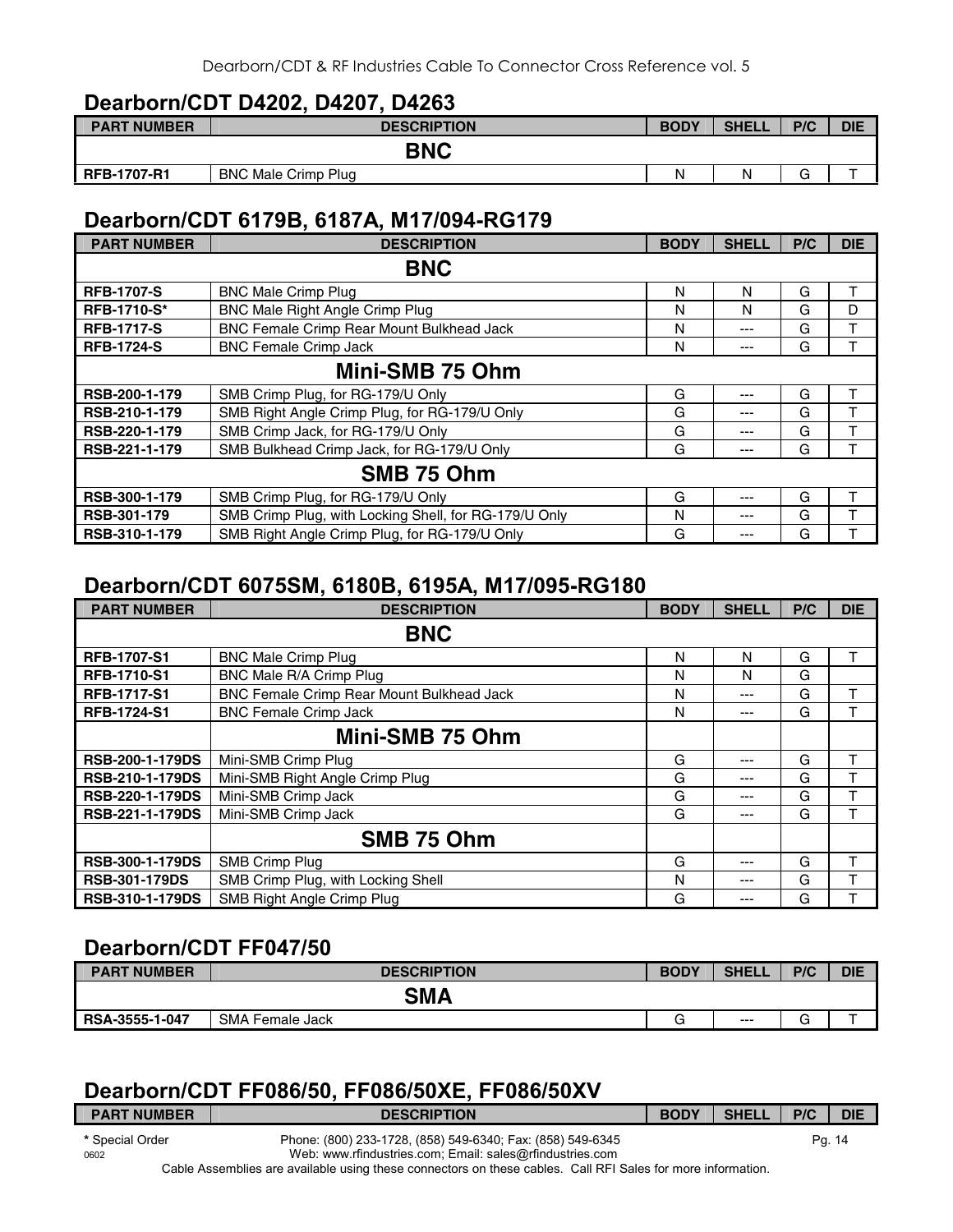| N                     |                                                       |   |     |   |   |  |  |  |
|-----------------------|-------------------------------------------------------|---|-----|---|---|--|--|--|
| <b>RFN-1005-1SR1</b>  | N Male Plug                                           | N | N   | G | т |  |  |  |
| <b>RFN-1022-SR1</b>   | N Female Rear Mount Bulkhead                          | N | --- | G | T |  |  |  |
| <b>RFN-1022-2SR1*</b> | N Female Rear Mount Bulkhead                          | N | --- | G | T |  |  |  |
|                       | <b>TNC</b>                                            |   |     |   |   |  |  |  |
| RFT-1211-SR1*         | <b>TNC Female Bulkhead Jack Front Mount</b>           | N | --- | G | т |  |  |  |
| <b>RFT-1212-SR1*</b>  | TNC Female Crimp Bulkhead Jack w/ Hex Flange & Gasket | N | --- | G | т |  |  |  |
| <b>SMA</b>            |                                                       |   |     |   |   |  |  |  |
| RSA-3500-1-085        | SMA Male Plug                                         | N | G   | G | T |  |  |  |
| RSA-3500-085          | SMA Male Plug                                         | N | N   | G | T |  |  |  |
| RSA-3505-085-03       | <b>SMA Male Plug</b>                                  | G | SS  | G | T |  |  |  |
| RSA-3510-1-085        | SMA Male Right Angle Plug                             | N | G   | G | Т |  |  |  |
| RSA-3510-085          | SMA Male Right Angle Plug                             | N | N   | G | Т |  |  |  |
| RSA-3550-1-085        | SMA Female 2-Hole Flange Panel Mount Jack             | N | --- | G | Т |  |  |  |
| RSA-3550-085          | SMA Female 2-Hole Flange Panel Mount Jack             | N | --- | G | T |  |  |  |
| <b>RSA-3555-1SR1</b>  | <b>SMA Female Jack</b>                                | N | --- | G | T |  |  |  |
| <b>RSA-3555-SR1</b>   | <b>SMA Female Jack</b>                                | N | --- | G | T |  |  |  |
| <b>RSA-3560-1-SR1</b> | <b>SMA Female Rear Mount Jack</b>                     | N | --- | G | Т |  |  |  |
| RSA-3570-085          | SMA Female 4-Hole Flange Panel Mount Jack             | N | --- | G | T |  |  |  |
|                       | <b>SMB</b>                                            |   |     |   |   |  |  |  |
| <b>RSB-4000-SR1*</b>  | <b>SMB Crimp Plug</b>                                 | N | --- | G | T |  |  |  |
| <b>RSB-4010-SR1*</b>  | SMB Right Angle Crimp Plug                            | N | --- | G | T |  |  |  |

## **Dearborn/CDT FF141/50, FF141/50XE, FF141/50XV**

| <b>PART NUMBER</b>   | <b>DESCRIPTION</b>                                    | <b>BODY</b> | <b>SHELL</b> | P/C | <b>DIE</b>              |  |  |  |  |
|----------------------|-------------------------------------------------------|-------------|--------------|-----|-------------------------|--|--|--|--|
| <b>BNC</b>           |                                                       |             |              |     |                         |  |  |  |  |
| RFB-1117-1SR2*       | BNC Female Crimp Rear Mount Bulkhead Jack             | N           | $---$        | G   | т                       |  |  |  |  |
|                      | <b>7/16 Din</b>                                       |             |              |     |                         |  |  |  |  |
| <b>RFD-1607-2SR2</b> | 7/16 Din Male Plug                                    | S           | S            | S   | T                       |  |  |  |  |
| RFD-1627-2SR2*       | 7/16 Din Female Jack                                  | S           | ---          | S   | $\overline{T}$          |  |  |  |  |
| <b>RFD-1644-2SR2</b> | 7/16 Din Female 4-Hole Flange Panel Mount Jack        | S           | ---          | S   | T                       |  |  |  |  |
| RFD-1647-2SR2*       | 7/16 Din Female Rear Mount Bulkhead Jack w/Lockwasher | S           | ---          | S   | T                       |  |  |  |  |
|                      | & O-Ring                                              |             |              |     |                         |  |  |  |  |
|                      | N                                                     |             |              |     |                         |  |  |  |  |
| <b>RFN-1005-1SR2</b> | N Male Plug                                           | N           | N            | G   | Т                       |  |  |  |  |
| <b>RFN-1021-2SR2</b> | N Female 4-Hole Panel Mnt. Solder Jack                | S           | ---          | G   | T                       |  |  |  |  |
| <b>RFN-1022-SR2</b>  | N Female Rear Mount Bulkhead                          | N           | ---          | G   | T                       |  |  |  |  |
| RFN-1022-2SR2*       | N Female Rear Mount Bulkhead                          | S           | ---          | G   | T                       |  |  |  |  |
| <b>RFN-1028-1SR2</b> | N Female Solder Jack                                  | S           | ---          | G   | т                       |  |  |  |  |
|                      | <b>SMA</b>                                            |             |              |     |                         |  |  |  |  |
| RSA-3500-1-141       | <b>SMA Male Plug</b>                                  | G           | G            | G   | T                       |  |  |  |  |
| RSA-3500-141         | SMA Male Plug                                         | N           | N            | G   | T                       |  |  |  |  |
| RSA-3500-141-03      | SMA Male Plug                                         | G           | SS           | G   | T                       |  |  |  |  |
| RSA-3510-1-141       | SMA Male Right Angle Plug                             | G           | G            | G   | T                       |  |  |  |  |
| RSA-3510-141         | SMA Male Right Angle Plug                             | N           | N            | G   | T                       |  |  |  |  |
| RSA-3555-1SR2        | <b>SMA Female Jack</b>                                | G           | ---          | G   | $\overline{\mathsf{T}}$ |  |  |  |  |
| <b>RSA-3555-SR2</b>  | <b>SMA Female Jack</b>                                | N           | ----         | G   | T                       |  |  |  |  |
| RSA-3560-141         | SMA Female Rear Mount Bulkhead Jack                   | N           | ---          | G   | T                       |  |  |  |  |